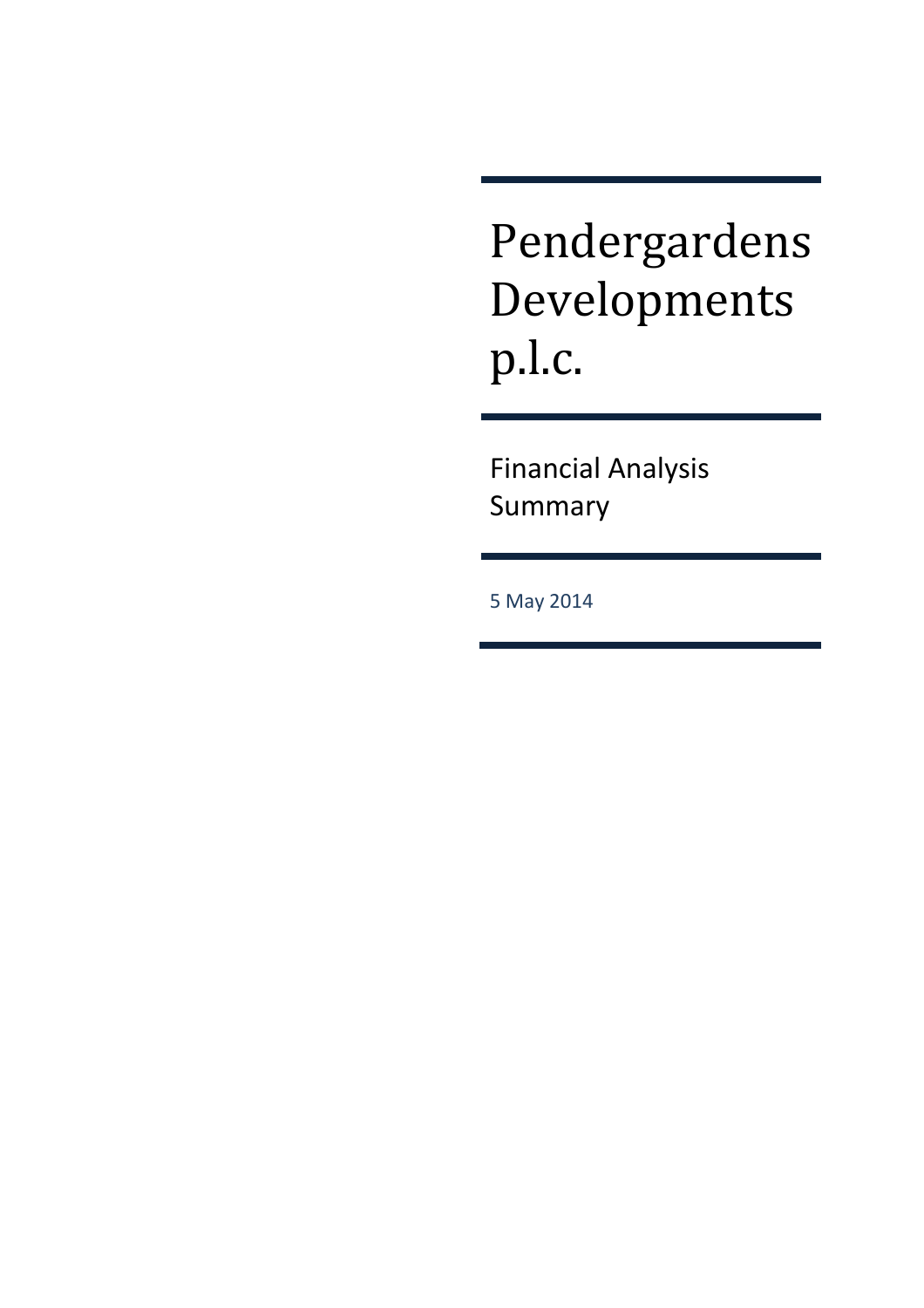

The Directors Pendergardens Developments p.l.c. GB Buildings, Triq il-Watar Ta'Xbiex XBX 1301 Malta

5 May 2014

Dear Sirs

#### **Pendergardens Developments p.l.c. Financial Analysis Summary**

In accordance with your instructions, and in line with the requirements of the Listing Authority Policies, we have compiled the Financial Analysis Summary set out on the following pages and which is being forwarded to you together with this letter.

The purpose of the financial analysis is that of summarising key financial data appertaining to Pendergardens Developments p.l.c. (the "**Company**"). The data is derived from various sources or is based on our own computations as follows:

- (a) Historical financial data for the period 5 November 2012 (being date of incorporation) to 31 December 2013 has been extracted from the audited financial statements of the Company for the period in question.
- (b) The forecast data of the Company for the years ending 31 December 2014 and 31 December 2015 has been provided by management of the Company.
- (c) Our commentary on the results of the Company and on its financial position is based on the explanations provided by the Company.
- (d) The ratios quoted in the Financial Analysis Summary have been computed by us applying the definitions set out in Part 4 of the Analysis.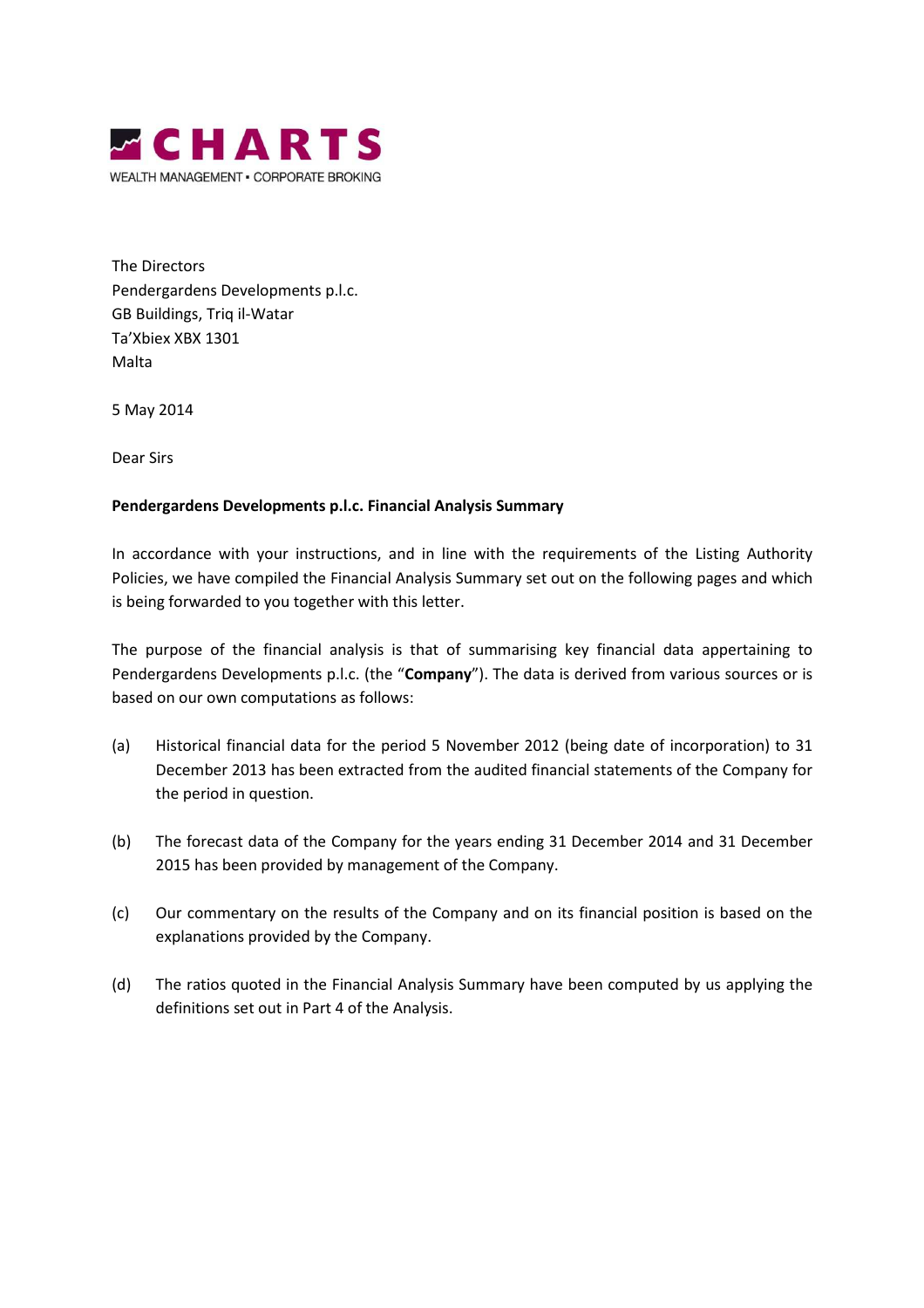

(e) Relevant financial data in respect of the companies included in Part 3 has been extracted from public sources such as websites of the companies concerned, financial statements filed with the Registrar of Companies or websites providing financial data.

The Analysis is meant to assist investors in the Company's securities and potential investors by summarising the more important financial data of the Company. The Analysis does not contain all data that is relevant to investors or potential investors. The Analysis does not constitute an endorsement by our firm of any securities of the Company and should not be interpreted as a recommendation to invest in any of the Company's securities. We shall not accept any liability for any loss or damage arising out of the use of the Analysis. As with all investments, potential investors are encouraged to seek professional advice before investing in the Company's securities.

Yours faithfully,

Washin

**Wilfred Mallia**  Director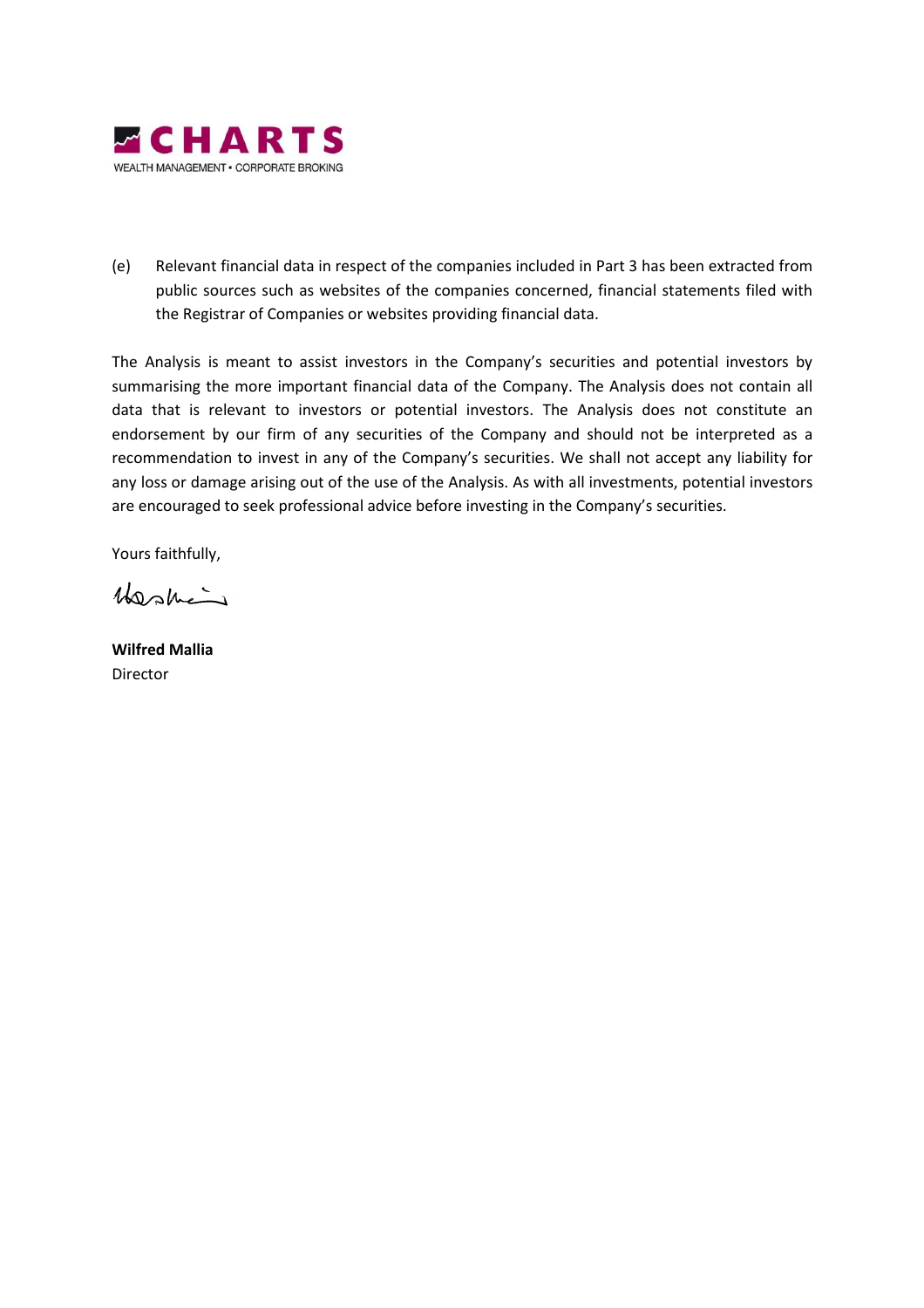# **TABLE OF CONTENTS**

# **PART1**

| 1.            |               |  |
|---------------|---------------|--|
| 2.            |               |  |
|               | 2.1           |  |
|               | 2.2           |  |
|               | 2.3           |  |
| 3.            |               |  |
| 4.            |               |  |
|               | 4.1           |  |
|               | 4.2           |  |
|               | 4.3           |  |
|               | 4.4           |  |
|               | 4.5           |  |
|               | <b>PART 2</b> |  |
| 5.            |               |  |
|               | 5.1           |  |
|               | 5.2           |  |
|               | 5.3           |  |
| <b>PART 3</b> |               |  |
| 6.            |               |  |
|               | <b>PART4</b>  |  |
| 7.            |               |  |

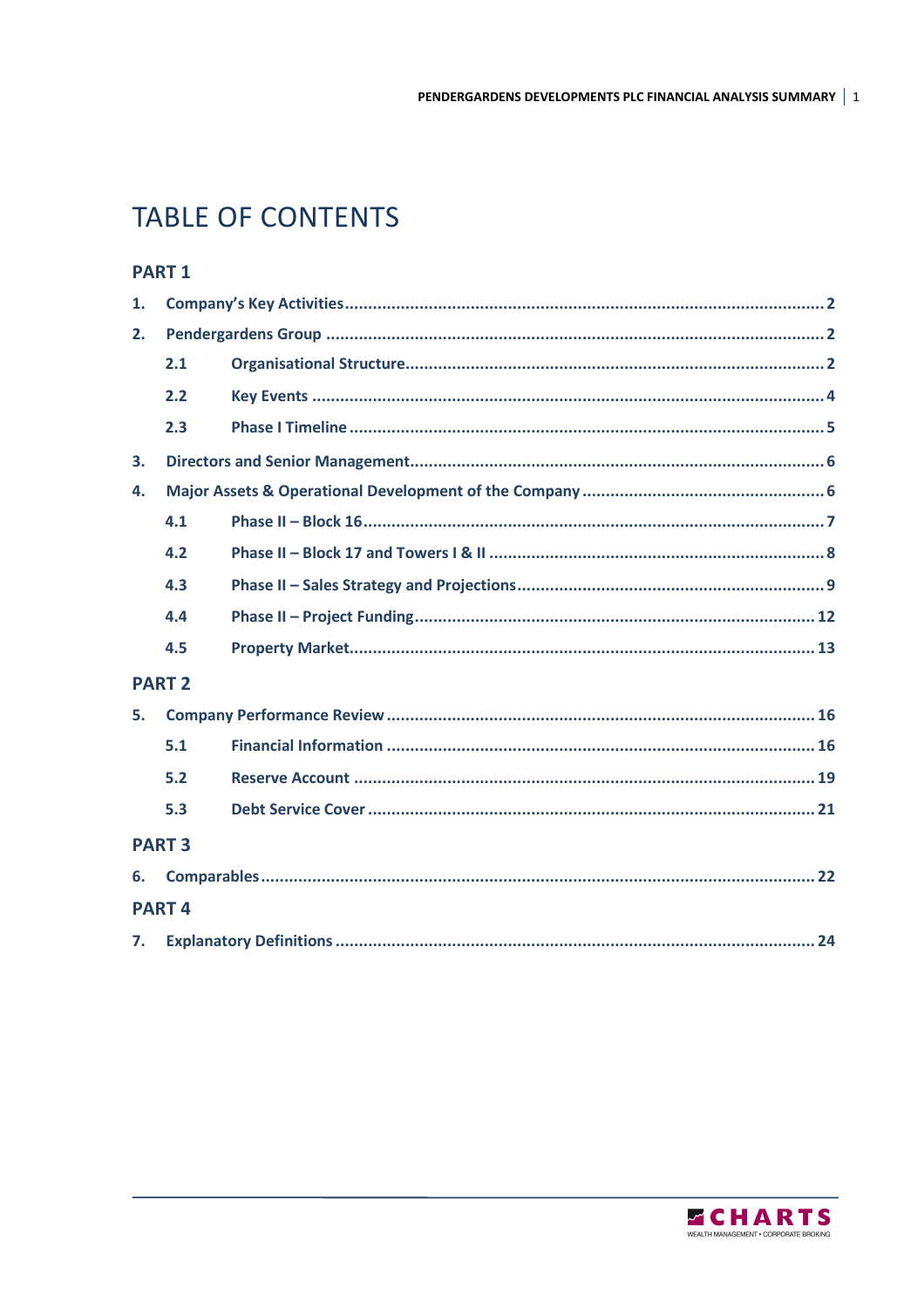# PART 1

# **1. COMPANY'S KEY ACTIVITIES**

The principal activity of the Pendergardens Developments p.l.c. (the "**Company**" or "**Issuer**") is to carry on the business of a property development company. In January 2013, the Company acquired a plot of land forming part of Pendergardens and measuring *circa* 1,379m<sup>2</sup>. Following the issuance of €12 million in debt securities in February 2013, the Company proceeded with the construction on said site of 46 residential apartments, 971 $m<sup>2</sup>$ of retail area and car park spaces ("**Block 16**").

The Company is in the process of acquiring a second parcel of land, adjacent to Block 16, having a footprint of 3,217 $m^2$ . It is planned to construct two properties known as Block 17 and Towers I & II, and will include 73 residential apartments, 7 floors of office space, commercial premises and car park spaces. The proposed development is covered by full MEPA development permits and therefore construction will commence shortly after the bond offering detailed in the Securities Note dated 5 May 2014.

# **2. PENDERGARDENS GROUP**

### **2.1 ORGANISATIONAL STRUCTURE**

The Company was incorporated in November 2012 and forms part of the Pendergardens Group as set out in the Group organisational structure hereunder:



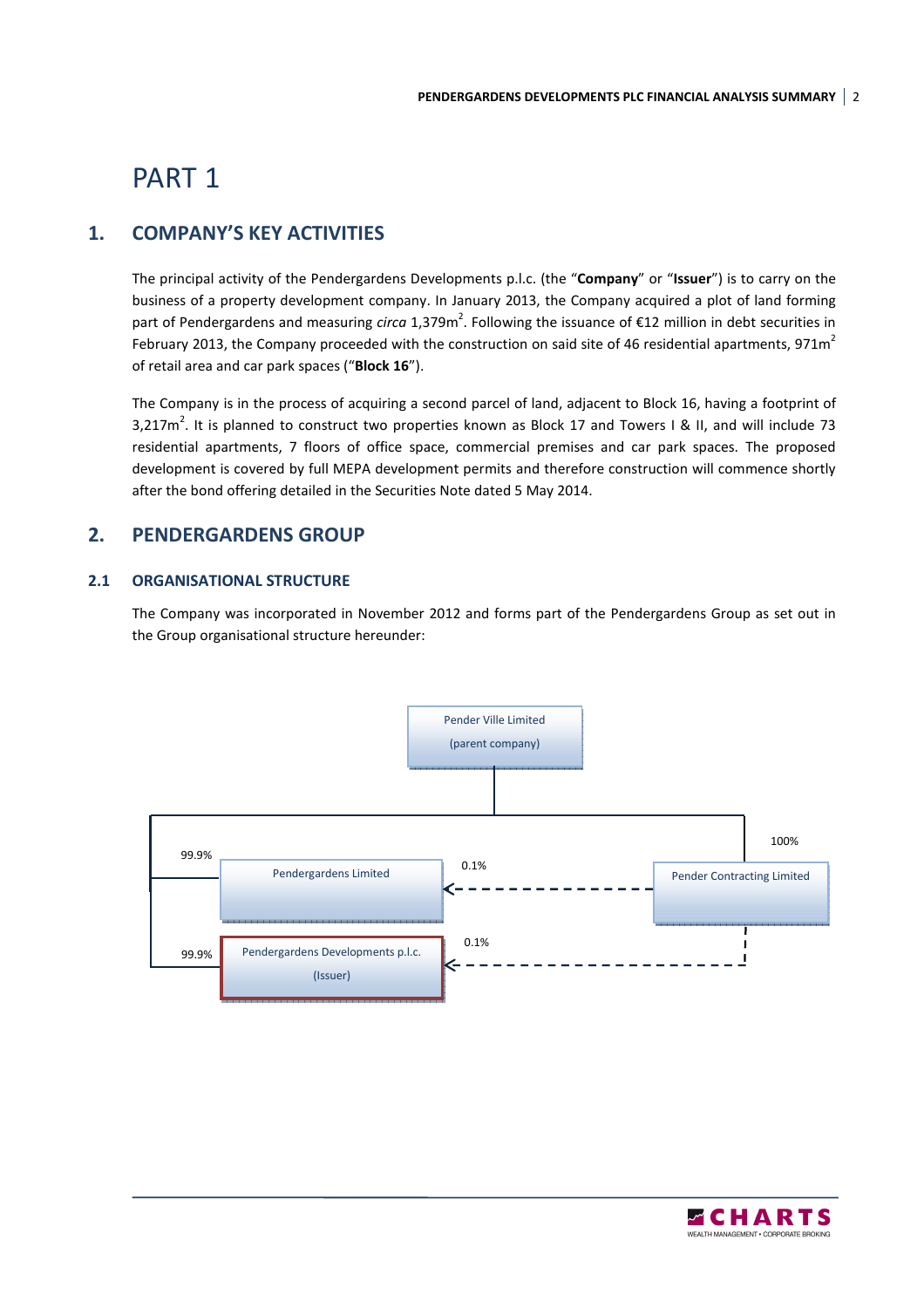#### **PENDERGARDENS DEVELOPMENTS PLC FINANCIAL ANALYSIS SUMMARY** 3

The parent company of the Group is Pender Ville Limited. It was set up in July 2005 by a consortium of investors to acquire and develop Pender Place ("**Pendergardens**") and Mercury House ("**The Exchange**") in St Julians, each site measuring 18,500m<sup>2</sup> and 8,500m<sup>2</sup> respectively. The acquired area is depicted in the site plan below:



 **Site Plan:** Pendergardens and The Exchange

Pender Ville Limited commenced development of 150 residential apartments spread over 6 blocks (known as Blocks 10 to 15) together with underlying car park spaces in the first quarter of 2007. All apartments were sold over a 6-year period except for one apartment which was not placed on the market due to its proximity to the Towers I & II which are yet to be built. It is currently being used by the Pendergardens Group as its head office.

In a bid to proceed with the development of the remaining part of Pendergardens, the Block 16 site was transferred in December 2012 to Pendergardens Developments p.l.c. The Company issued €12 million in debt securities and initiated construction of Block 16 in the first quarter of 2013.

Pursuant to the bond offer detailed in the Securities Note dated 5 May 2014, the Company will acquire from Pender Ville Limited the last remaining parcel of land at Pendergardens measuring 3,217 $m^2$  to enable the former to construct and develop Block 17 and Towers I & II.

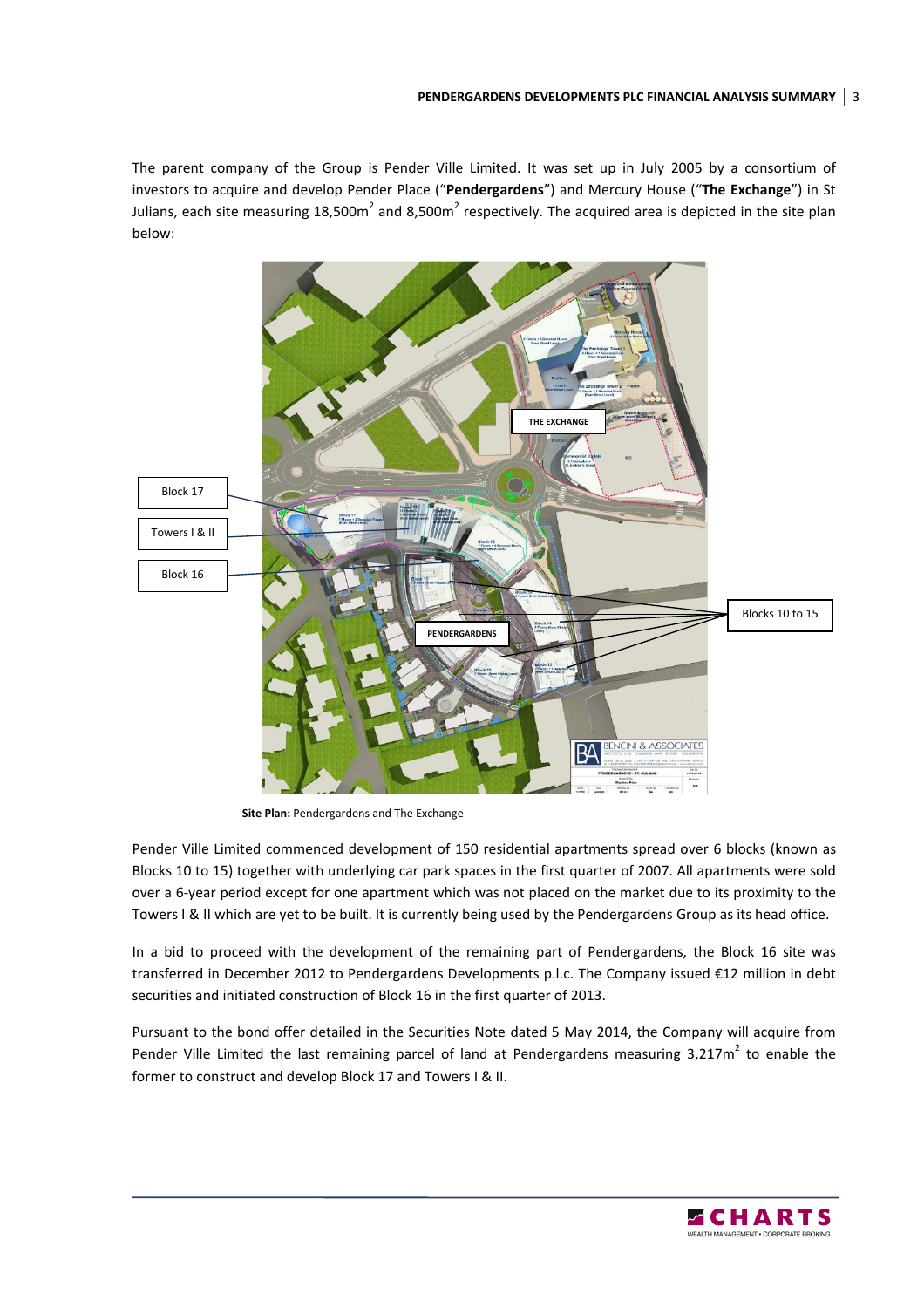The Exchange is earmarked for commercial use and will be promoted as a financial and business centre. It will consist of 16,700m<sup>2</sup> of office space within two towers and 10,800m<sup>2</sup> of retail and leisure outlets fronting a large public piazza. In 2009, an area measuring 950m<sup>2</sup> was sold to FIMBank plc and the Pendergardens Group was entrusted with the construction of the property which was completed in 2012.

Pendergardens Limited is a subsidiary company of the Pendergardens Group and owns a portion of land measuring 4,300 $m^2$  forming part of Pendergardens. The said site is intended for the development of 15 detached and semi-detached villas.

Pender Contracting Limited was incorporated in February 2006 principally to act as the main contractor to execute the construction and development of Pendergardens and The Exchange. Currently, the company is involved in the construction of Block 16 which is expected to be completed in 2015. Pursuant to the bond offering detailed in the Securities Note dated 5 May 2014, Pender Contracting Limited will initiate development of Block 17 and Towers I & II in the third quarter of 2014.



#### **2.2 KEY EVENTS**

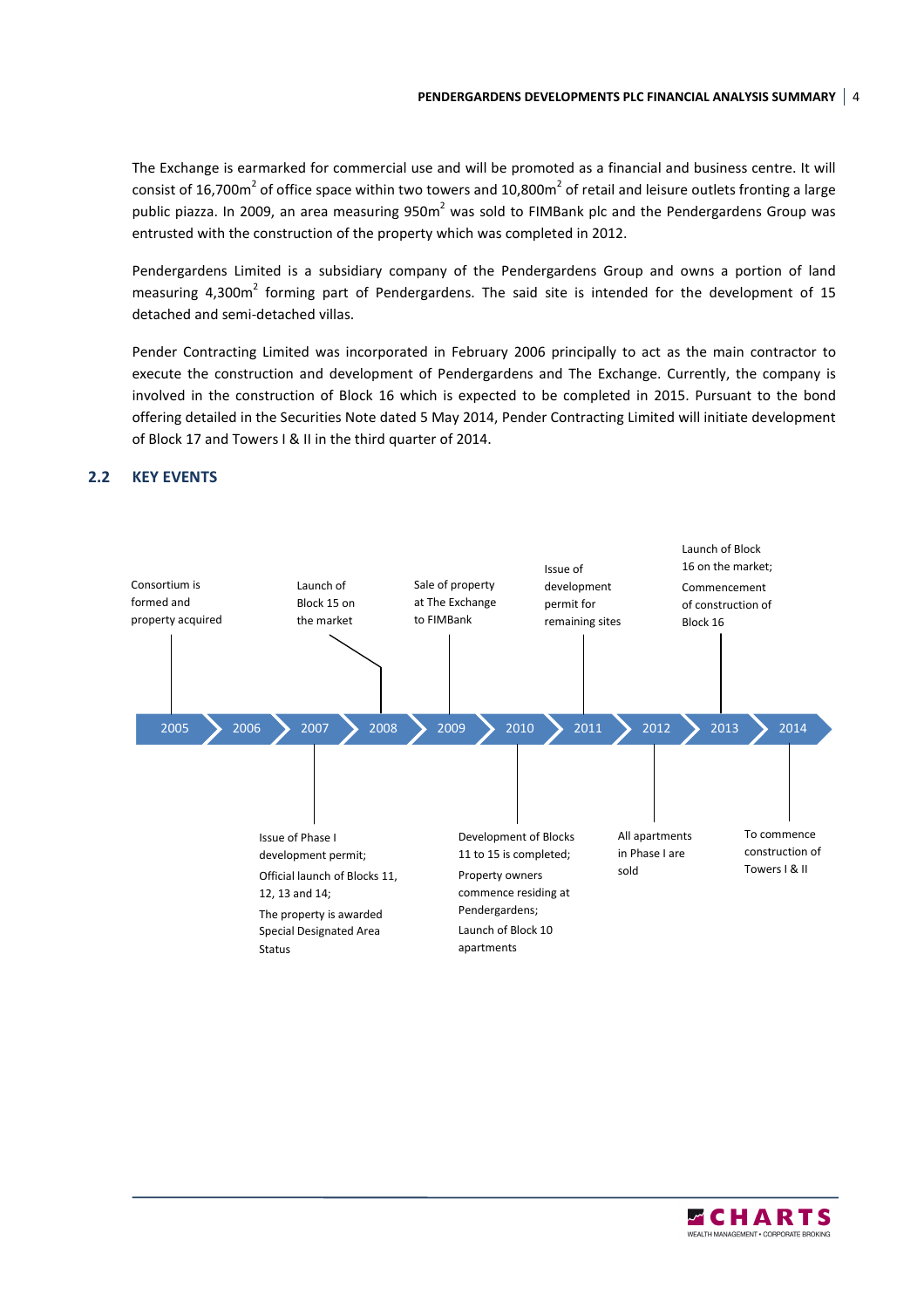#### **2.3 PHASE I TIMELINE**

As detailed in the table below, Phase I was sold over a 6-year period, except for one apartment which was kept as Group head office. The total sales proceeds including 181 car park spaces sold during the period amounted to €43.4 million.

|                                                                                      | 2007  | 2008         | 2009         | 2010           | 2011         | 2012           | 2013 | <b>TOTAL</b> |
|--------------------------------------------------------------------------------------|-------|--------------|--------------|----------------|--------------|----------------|------|--------------|
|                                                                                      |       |              |              |                |              |                |      |              |
| <b>Block <math>10 - 24</math> units</b>                                              |       |              |              |                |              |                |      |              |
| Construction and Development                                                         |       |              |              |                |              |                |      |              |
| Marketing of units                                                                   |       |              |              |                | 14           | 9              |      | 23           |
| Preliminary sale agreements<br>Contract value incl. car spaces ( $\varepsilon$ '000) |       |              |              |                | 4,911        | 3,576          |      | 8,487        |
|                                                                                      |       |              |              |                |              |                |      |              |
|                                                                                      | 2007  | 2008         | 2009         | 2010           | 2011         | 2012           | 2013 | <b>TOTAL</b> |
| <b>Block 11 - 24 units</b>                                                           |       |              |              |                |              |                |      |              |
| <b>Construction and Development</b>                                                  |       |              |              |                |              |                |      |              |
| Marketing of units                                                                   |       |              |              |                |              |                |      |              |
| Preliminary sale agreements                                                          | 16    |              | 3            | 3              |              | $\overline{2}$ |      | 24           |
| Contract value incl. car spaces (€'000)                                              | 4,639 |              | 1,392        | 833            |              | 1,120          |      | 7,984        |
|                                                                                      |       |              |              |                |              |                |      |              |
|                                                                                      | 2007  | 2008         | 2009         | 2010           | 2011         | 2012           | 2013 | <b>TOTAL</b> |
| <b>Block 12 - 24 units</b>                                                           |       |              |              |                |              |                |      |              |
| Construction and Development                                                         |       |              |              |                |              |                |      |              |
| Marketing of units                                                                   |       |              |              |                |              |                |      |              |
| Preliminary sale agreements                                                          | 14    | $\mathbf{1}$ | $\mathbf{1}$ | 5              | $\mathbf{1}$ | $\overline{2}$ |      | 24           |
| Contract value incl. car spaces (€'000)                                              | 4,110 | 587          | 245          | 1,690          | 240          | 1,120          |      | 7,992        |
|                                                                                      |       |              |              |                |              |                |      |              |
|                                                                                      | 2007  | 2008         | 2009         | 2010           | 2011         | 2012           | 2013 | <b>TOTAL</b> |
| <b>Block 13 - 24 units</b>                                                           |       |              |              |                |              |                |      |              |
| Construction and Development                                                         |       |              |              |                |              |                |      |              |
| Marketing of units                                                                   |       |              |              |                |              |                |      |              |
| Preliminary sale agreements                                                          | 13    | $\mathbf 1$  | $\mathbf{1}$ | $\overline{2}$ | 5            | $\overline{2}$ |      | 24           |
| Contract value incl. car spaces (€'000)                                              | 3,467 | 350          | 288          | 1,173          | 1,555        | 598            |      | 7,431        |
|                                                                                      |       |              |              |                |              |                |      |              |
|                                                                                      | 2007  | 2008         | 2009         | 2010           | 2011         | 2012           | 2013 | <b>TOTAL</b> |
| <b>Block <math>14 - 27</math> units</b>                                              |       |              |              |                |              |                |      |              |
| Construction and Development                                                         |       |              |              |                |              |                |      |              |
| Marketing of units                                                                   |       |              |              |                |              |                |      |              |
| Preliminary sale agreements                                                          | 25    | $1\,$        |              |                | $\mathbf{1}$ |                |      | 27           |
| Contract value incl. car spaces ( $\varepsilon$ '000)                                | 4,890 | 210          |              |                | 285          |                |      | 5,385        |
|                                                                                      |       |              |              |                |              |                |      |              |
|                                                                                      | 2007  | 2008         | 2009         | 2010           | 2011         | 2012           | 2013 | <b>TOTAL</b> |
| <b>Block 15 - 27 units</b>                                                           |       |              |              |                |              |                |      |              |
| Construction and Development                                                         |       |              |              |                |              |                |      |              |
| Marketing of units                                                                   |       |              |              |                |              |                |      |              |
| Preliminary sale agreements                                                          |       | 8            | $\mathbf{1}$ | $\overline{7}$ | 11           |                |      | 27           |
| Contract value incl. car spaces ( $\varepsilon$ '000)                                |       | 1,380        | 152          | 1,757          | 2,804        |                |      | 6,093        |
|                                                                                      |       |              |              |                |              |                |      |              |

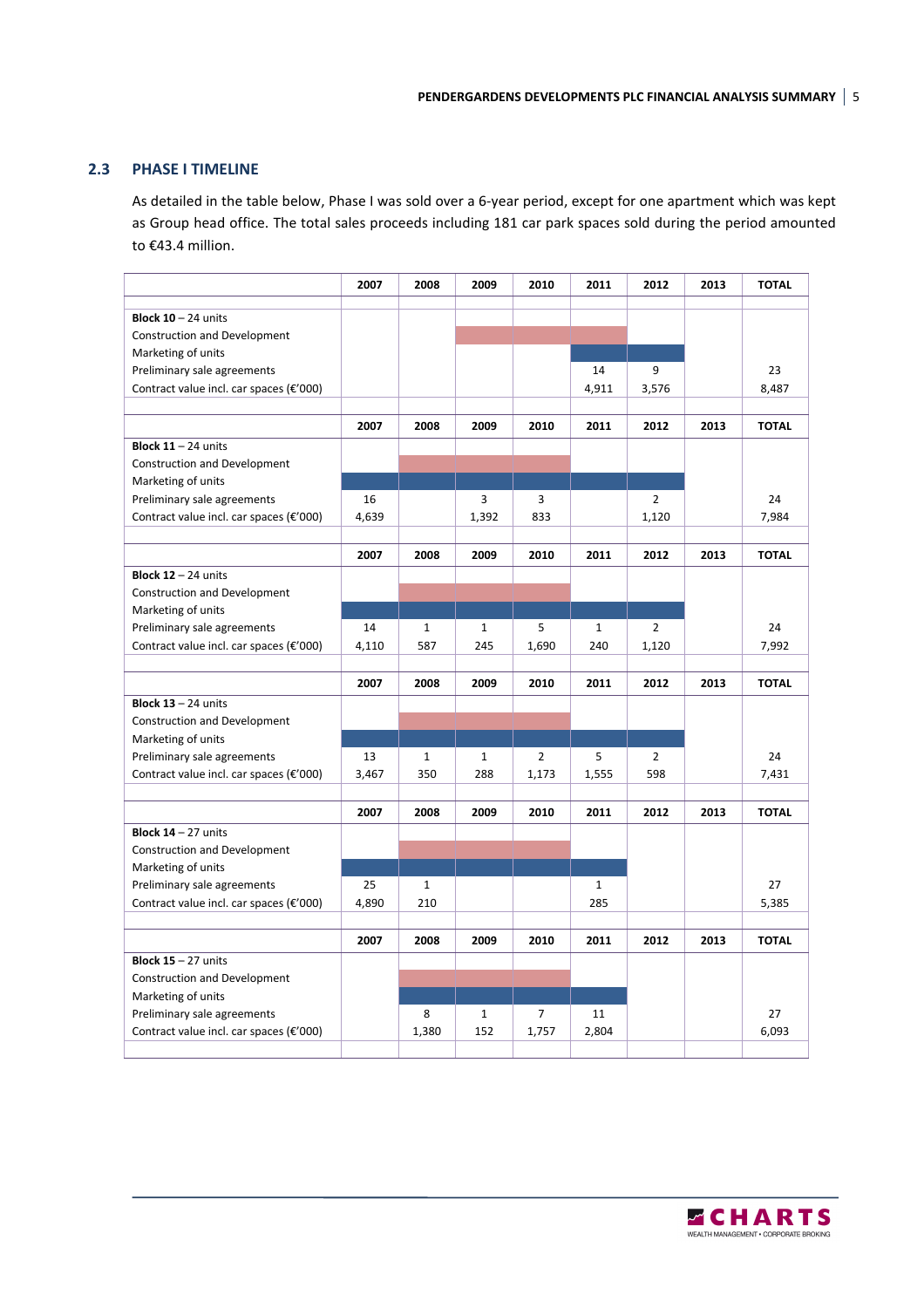### **3. DIRECTORS AND SENIOR MANAGEMENT**

The Company is managed by a Board consisting of five directors entrusted with the overall direction and management of the Company.

#### **Board of Directors**

| <b>Edmund Gatt Baldacchino</b> | Chairman        |
|--------------------------------|-----------------|
| Edward Licari                  | Deputy Chairman |
| John Attard                    | Director        |
| Philip Farrugia                | Director        |
| Joseph FX Zahra                | Director        |

The Company has no employees and therefore is reliant on the resources made available by its parent company, Pender Ville Limited. The names and responsibilities of the latter's senior management are set out hereunder:

#### **Senior Management**

| Peter Diacono    | <b>Chief Executive Officer</b>   |
|------------------|----------------------------------|
| Robert Darmanin  | <b>Financial Controller</b>      |
| Michael De Maria | Sales & Marketing Manager        |
| Ernest Debono    | Cost Manager & Quantity Surveyor |

### **4. MAJOR ASSETS & OPERATIONAL DEVELOPMENT OF THE COMPANY**



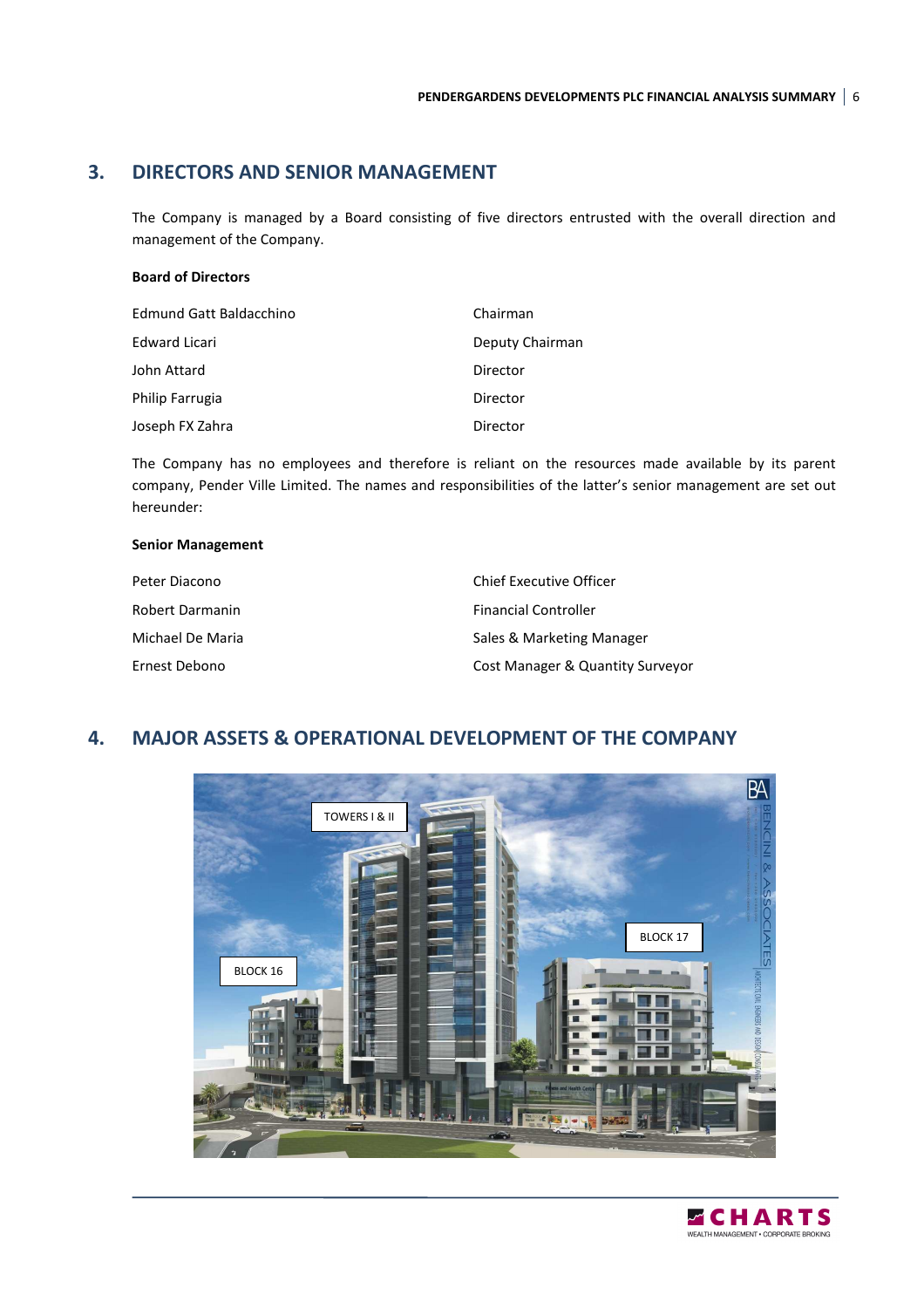#### **4.1 PHASE II – BLOCK 16**

Pendergardens Developments p.l.c. was incorporated in November 2012 to acquire from its parent company, Pender Ville Limited, a parcel of land measuring 1,379m<sup>2</sup> for the purpose of constructing and developing Block 16. The acquisition took place on 8 January 2013 for a total amount of €4,755,460. In consideration, the Company issued ordinary shares amounting to €3,294,460 and transferred the balance of €1,461,000 to a shareholder's loan account, which is unsecured and interest free.

In February 2013, the Company raised €12 million through an issuance of debt securities and entered into a fixed price contract with a fellow subsidiary, Pender Contracting Limited, for €10.02 million (excluding VAT) to construct and develop Block 16 over a period of 30 months.

When completed, Block 16 will comprise 46 apartments, 4 levels of underlying car spaces and *circa* 971m<sup>2</sup> of retail area which will be split into a number of retail outlets depending on the requirements and specifications of prospective tenants. In aggregate, Block 16 will have a gross floor area of 16,404 $m^2$ .

As at the date of this report, civil works on the underlying car park, the commercial units and the apartments at Level 0 to Level 2 (out of 9 levels) are complete. Construction on the remaining floors is ongoing, and mechanical & electrical installations have commenced.

Interest from prospective investors in Block 16 units has been positive and as at the date of this report, the Company has entered into preliminary sale agreements for 24 units, equivalent to final sales proceeds of €6.9 million (being 39% of expected revenue from Block 16). The following table illustrates the mix of apartments in Block 16 and the remaining units available for sale.

| Phase II - Block 16<br><b>Residential</b>                  | No. of<br>units | PSA <sup>1</sup> | <b>Remaining</b><br>units |
|------------------------------------------------------------|-----------------|------------------|---------------------------|
|                                                            |                 |                  |                           |
| 1-bedroom unit                                             | 10              | 10               |                           |
| 2-bedroom unit                                             | 16              | 9                | 7                         |
| 2-bedroom duplex unit                                      | 2               |                  | 2                         |
| 3-bedroom duplex penthouse                                 | 2               | -                | 2                         |
| 3-bedroom duplex unit                                      | 14              | 3                | 11                        |
| 3-bedroom penthouse                                        | 2               | 2                |                           |
|                                                            |                 |                  |                           |
|                                                            | 46              | 24               | 22                        |
|                                                            |                 |                  |                           |
| <sup>1</sup> Units subject to preliminary sale agreements. |                 |                  |                           |

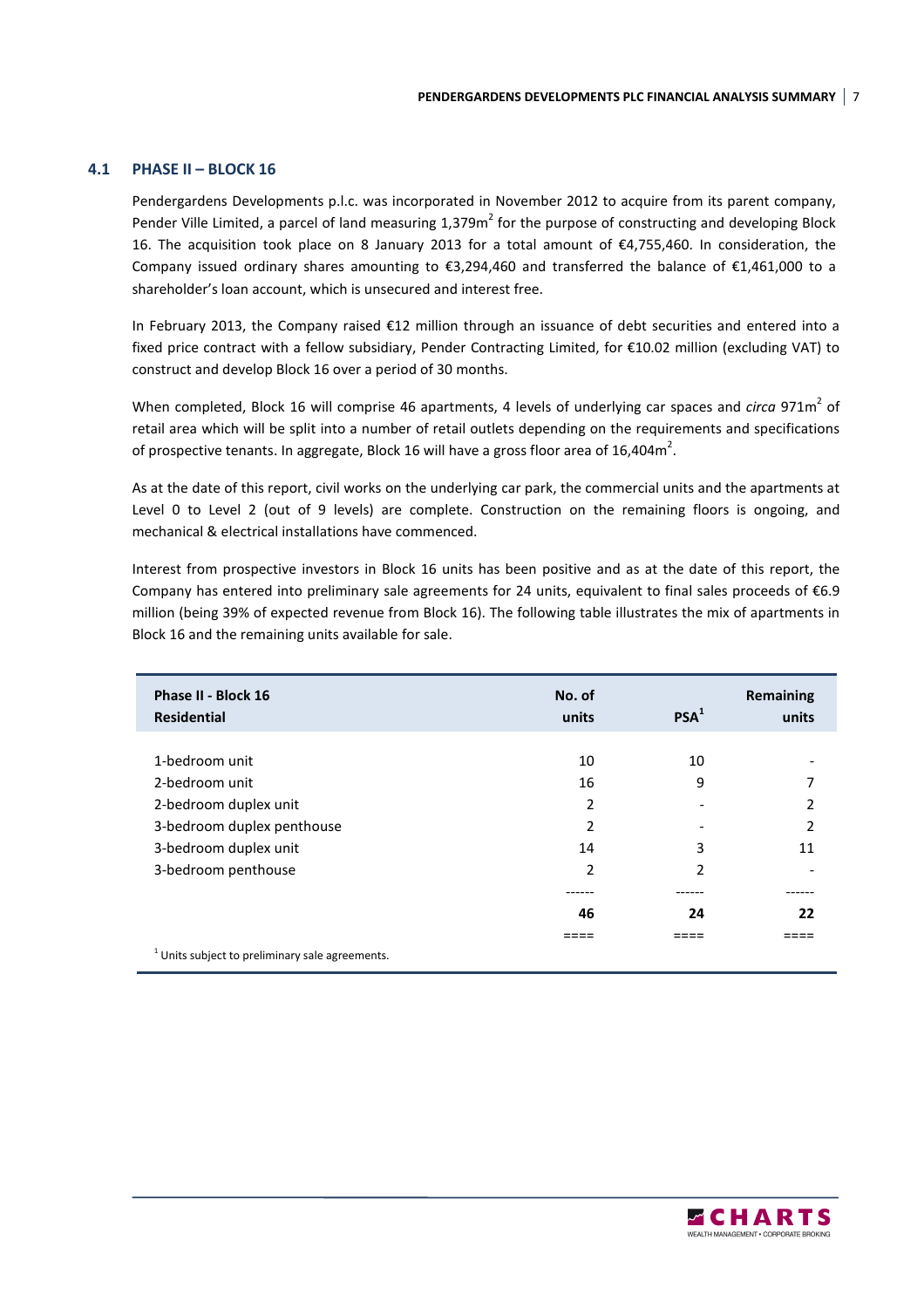#### **4.2 PHASE II – BLOCK 17 AND TOWERS I & II**

Following the encouraging response received from the real estate market with the launch of Block 16 in 2013, the promoters of Pendergardens resolved to proceed with the construction of the remaining parcel of land measuring 3,217m<sup>2</sup>, known as Block 17 and Towers I & II, to complete the Pendergardens project.

In 2014, the Company entered into the following agreements:

- A preliminary agreement has been entered with Pender Ville Limited to acquire from Pender Ville Limited the site on which Block 17 and Towers I & II will be developed, and a novation agreement has been entered with Pender Ville Limited and Pender Contracting Limited to settle for works carried out on the subject site by Pender Contracting Limited, for an aggregate consideration of €13.27 million. The cash consideration shall amount to  $\epsilon$ 8.95 million and will be payable out of the proceeds of the bond offer described in the Securities Note dated 5 May 2014. The remaining balance for the execution of the transaction of €4.32 million will be settled through the issue of ordinary shares of the Company;
- A fixed price contract has been concluded with Pender Contracting Limited for the construction and development of Block 17 and Towers I & II for an aggregate amount of €35.85 million. Pursuant to this contract, the stipulated price cannot be amended and accordingly, any cost overruns will be borne by Pender Contracting Limited;
- An agreement has been entered between the Company and Pender Ville Limited, whereby it was agreed that a shareholder's loan amounting to €1.46 million due to Pender Ville Limited is settled through the issue of ordinary shares to Pender Ville Limited in the Company.

Construction of Block 17 and Towers I & II is expected to take *circa* 4 years and should be completed in the first semester of 2018. Both properties will have four levels of car park spaces below ground level, and two levels above ground of commercial and retail space totalling 14,637m<sup>2</sup>. As from Level 1, Block 17 will comprise eight floors of residential units and Towers I & II will include seven levels of office space (6,564m<sup>2</sup>) and a further eight levels of residential units. Tower II will extend for an additional two floors, which will be developed as duplex units. It is planned that the offices and residences in Towers I & II will maintain separate entrances, lobbies and lifts. As to the level of finishes, Block 17 will be similar to Block 16, whereas Towers I & II will have a level of finish superior to the other blocks as it will be marketed to a higher segment of client.

The table below shows the proposed mix of residential units available in Block 17 and Towers I & II:

| Phase II - Block 17 and Towers I & II<br>Residential | <b>Block 17</b><br>units | Towers   & II<br>units   | <b>Total</b><br>units |
|------------------------------------------------------|--------------------------|--------------------------|-----------------------|
|                                                      |                          |                          |                       |
| 1-bedroom unit                                       | 20                       |                          | 20                    |
| 2-bedroom unit                                       | 21                       |                          | 21                    |
| 3-bedroom unit                                       |                          | 28                       | 28                    |
| 3-bedroom duplex penthouse                           | $\overline{2}$           | $\overline{\phantom{a}}$ | $\overline{4}$        |
|                                                      |                          |                          |                       |
|                                                      | 43                       | 30                       | 73                    |
|                                                      |                          |                          |                       |
|                                                      |                          |                          |                       |

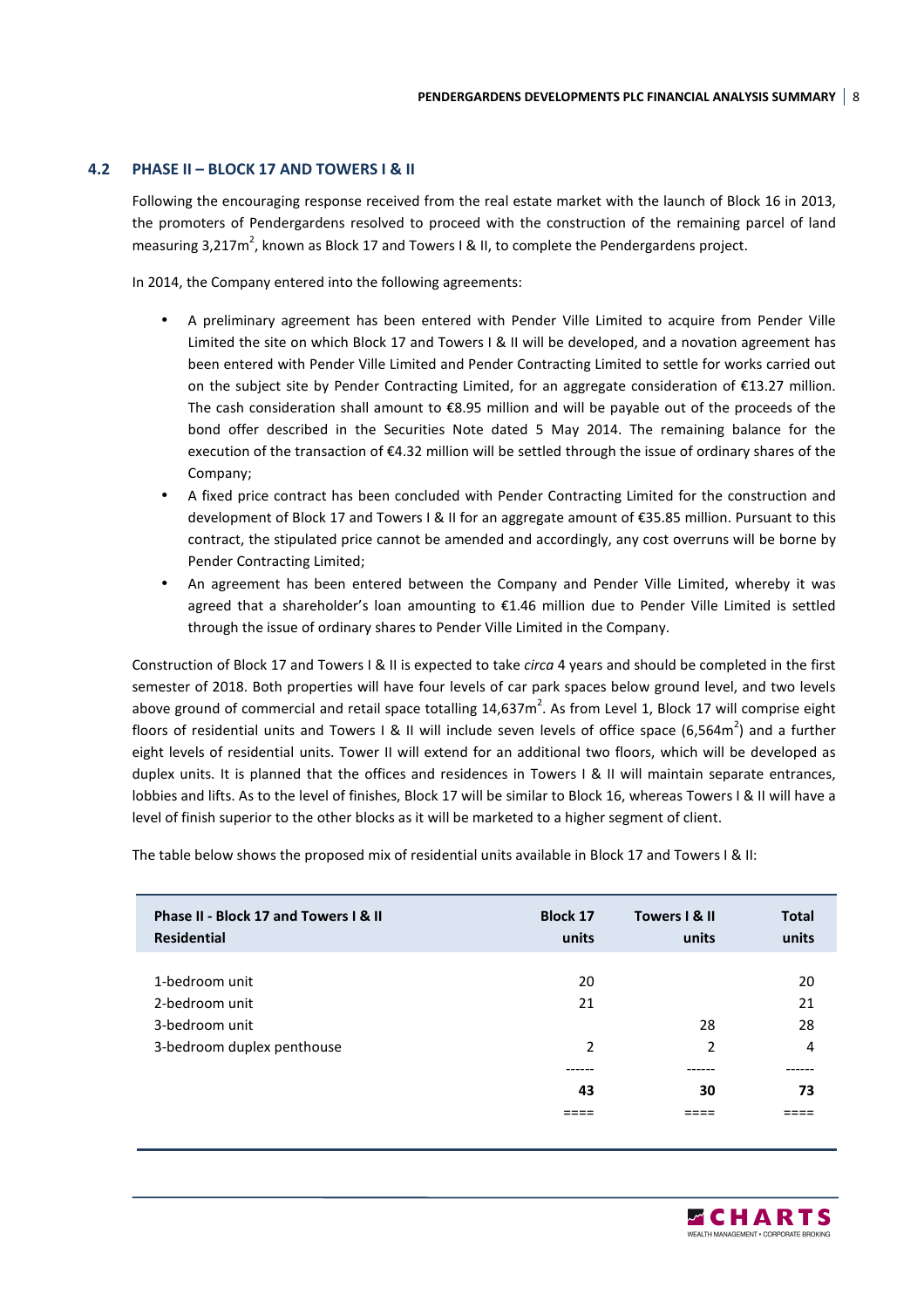#### **4.3 PHASE II – SALES STRATEGY AND PROJECTIONS**

Phase II in the development of Pendergardens will encompass Block 16, Block 17 and Towers I & II. Block 16 and Block 17 residences will include 89 apartments ranging from 1-bedroom units to 3-bedroom duplex penthouses, while 28 3-bedroom units and 2 3-bedroom duplex penthouses are planned for Towers I & II.

Marketing of Block 16 units commenced in 2013 and as outlined in section 4.1 above, 24 out of 46 units are subject to preliminary sale agreements. As to the price range of units and level of finishes, the Directors were guided by the experience obtained in the past 6 years whilst marketing 149 apartments in Phase I. The launch of Block 17 residences, which is earmarked to take place in 2016, will be based on the same strategy adopted for Block 16.

The pricing strategy for Towers I & II residences has been devised to target the higher-end of the market and the level of finish will be significantly superior to other part of the development, reflective of market expectations for such apartments. It is expected that Towers I & II apartments will be marketed in mid 2017.

In addition to residential units, Phase II includes the development of a total commercial gross area of 15,973m<sup>2</sup>. Block 16 and 17 will offer 7,189m<sup>2</sup> of gross retail space which will be segregated into retail outlets according to requirements of respective tenants. Towers I & II will encompass retail outlets (gross area of 2,220m<sup>2</sup>) and 6,564 $m^2$  (gross area) of office space spread on 8 floors. As the flagship property of Pendergardens, all common and external areas will be finished to a very high level and generators will be installed to provide power supply to the offices in the event of grid power failure.

Complementing the above properties are car park spaces reserved for residents and tenants within the underground parking facilities. Furthermore, Pendergardens will be providing public parking facilities to accommodate clients of respective tenants and an additional 137 car park spaces will be rented to a third party car park operator for use by the general public.

In total Phase II will comprise, when complete, 119 residential apartments, *circa* 4,500m<sup>2</sup> (net area) of commercial/retail area, *circa* 6,000m<sup>2</sup> (net area) of office space and 367 car park spaces, of which, 137 car park spaces will be leased to a third party operator. If this stock, excluding 137 car park spaces assigned for public parking, achieves the indicative sales prices formulated by management, the Company would generate from its realisation, total sales revenue of €84.24 million after deducting sales commissions. In the interim period until the office space is fully sold, the projections assume that the Company will offer such area on a lease basis and will generate revenue in the region of €4.36 million. The Company will also generate €1.30 million through the leasing of car park spaces.

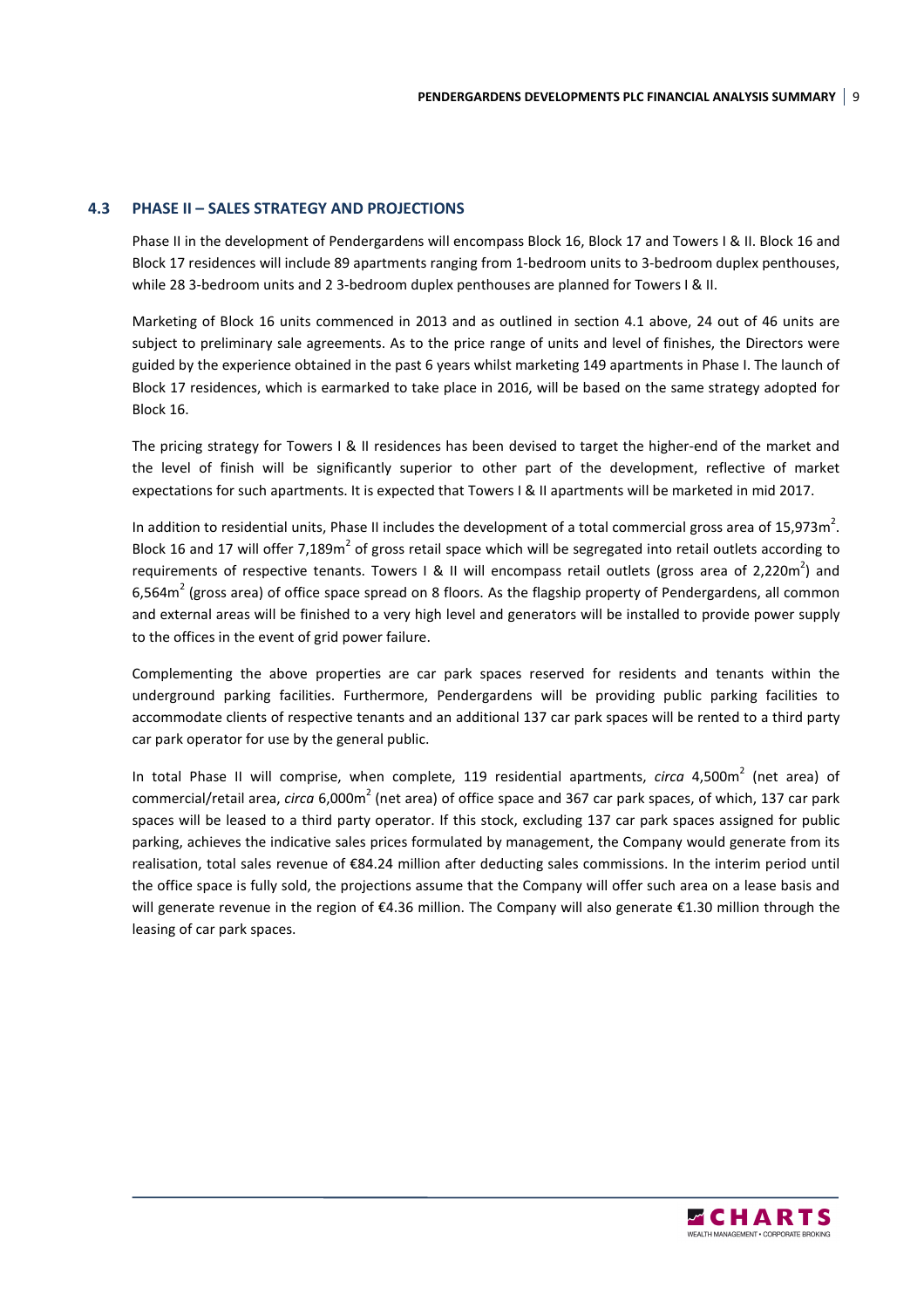The pie-charts below provide a segmental analysis of projected proceeds from sales & leases. The first piechart shows that of the 3 properties to be developed, the Company expects to generate 58% of total revenue from Towers I & II, whereas Block 16 and Block 17 are projected to contribute the same percentage amount of from Towers I & II, whereas Block 16 and Block 17 are projected to contribute the same percentage amount of<br>revenue (21%). As to the second pie-chart, the Company will be reliant mostly on sales of residential apartments (57%), followed by office space (32%) and retail space (11%).



On a per property basis, revenue generated from Block 16 and 17 will be predominantly derived from sales of residential units, as shown in the chart below. With respect to Towers I & II, sales revenue is largely expected to be realised from the disposal of apartments (40%) and office space (55%). In aggregate, revenue generated from the sale of retail outlets is expected to represent 11% of total income.



#### **Projected sales inflows by property**

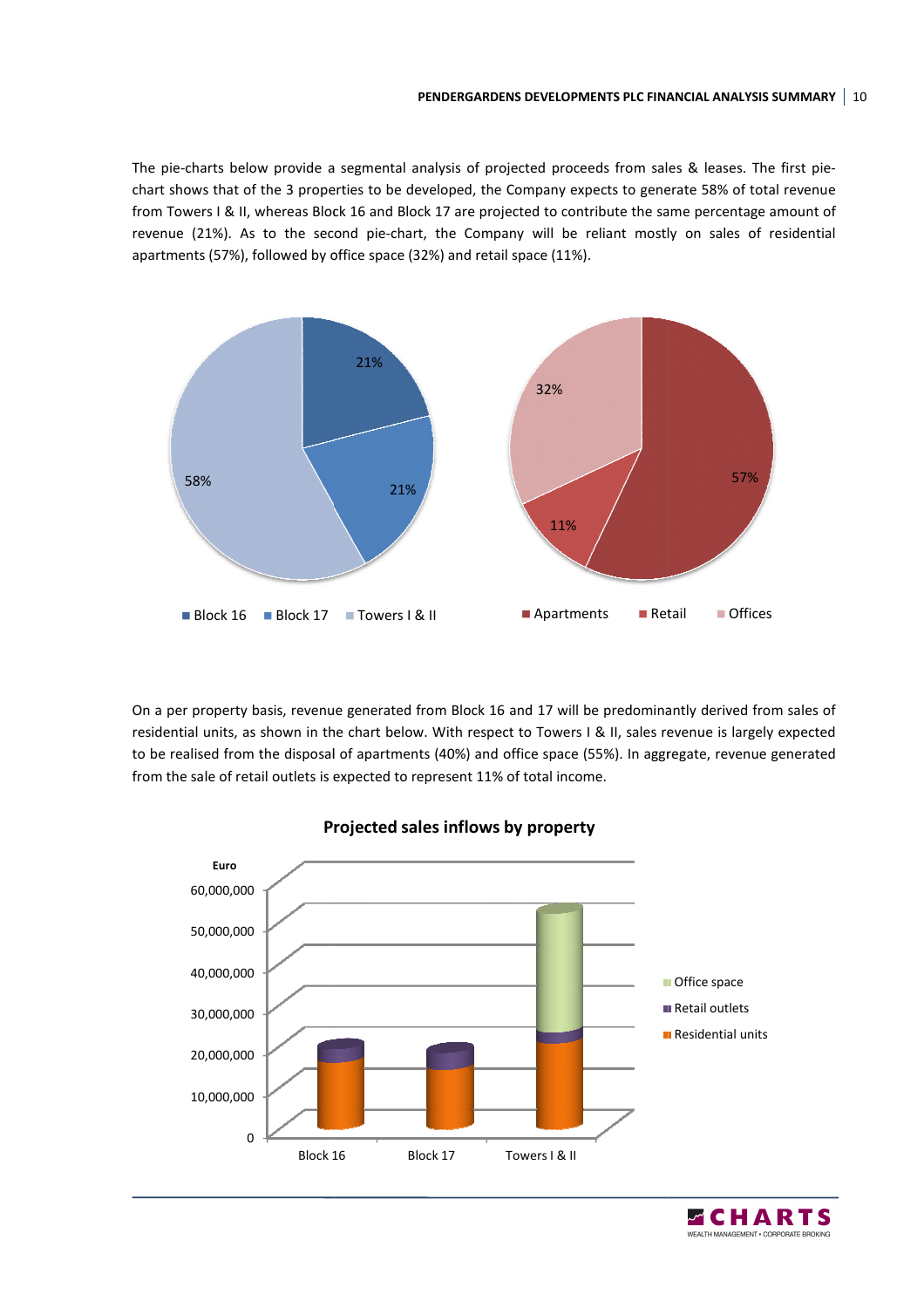| <b>PHASE II</b><br><b>Proceeds from sales and leases</b> | 2014<br>€'000            | 2015<br>€'000 | 2016-22<br>€'000 | <b>Total</b><br>€ $'000$ |
|----------------------------------------------------------|--------------------------|---------------|------------------|--------------------------|
| Apartments& car spaces <sup>1</sup>                      | 1,062                    | 8,466         | 41.444           | 50,972                   |
| Commercial area & car spaces                             | $\overline{\phantom{0}}$ |               | 33,266           | 33,266                   |
| <b>Total proceeds from sales</b><br>(net of commissions) | 1,062                    | 8,466         | 74.710           | 84,238                   |
| Commercial leases                                        | $\overline{\phantom{0}}$ |               | 5,658            | 5,658                    |
| Total proceeds (net of commissions)                      | 1,062                    | 8,466         | 80,368           | 89,896                   |

The following table illustrates the projected proceeds from sales and leases of units, net of applicable commissions, generated from Phase II.

<sup>1</sup>As at 31 December 2013 the Company received net proceeds of €0.7 million in relation to preliminary sale agreements.

The table below outlines the timeline for the construction of each of the three properties relating to Phase II of Pendergardens, and the expected sales tempo thereof.

| <b>Phase II Construction &amp; Sales</b><br><b>Timeline</b> | 2013 | 2014 | 2015 | 2016 | 2017 | 2018 | 2019 | 2020 | 2021 | 2022 |
|-------------------------------------------------------------|------|------|------|------|------|------|------|------|------|------|
|                                                             |      |      |      |      |      |      |      |      |      |      |
| Block 16                                                    |      |      |      |      |      |      |      |      |      |      |
| Construction and Development                                |      |      |      |      |      |      |      |      |      |      |
| Sales - Residential                                         |      |      |      |      |      |      |      |      |      |      |
| Sales - Retail Space                                        |      |      |      |      |      |      |      |      |      |      |
|                                                             |      |      |      |      |      |      |      |      |      |      |
|                                                             | 2013 | 2014 | 2015 | 2016 | 2017 | 2018 | 2019 | 2020 | 2021 | 2022 |
|                                                             |      |      |      |      |      |      |      |      |      |      |
| <b>Block 17</b>                                             |      |      |      |      |      |      |      |      |      |      |
| <b>Construction and Development</b>                         |      |      |      |      |      |      |      |      |      |      |
| Sales - Residential                                         |      |      |      |      |      |      |      |      |      |      |
| Sales - Retail Space                                        |      |      |      |      |      |      |      |      |      |      |
|                                                             |      |      |      |      |      |      |      |      |      |      |
|                                                             | 2013 | 2014 | 2015 | 2016 | 2017 | 2018 | 2019 | 2020 | 2021 | 2022 |
|                                                             |      |      |      |      |      |      |      |      |      |      |
| Towers I & II                                               |      |      |      |      |      |      |      |      |      |      |
| Construction and Development                                |      |      |      |      |      |      |      |      |      |      |
| Sales - Residential                                         |      |      |      |      |      |      |      |      |      |      |
| Leases - Office space                                       |      |      |      |      |      |      |      |      |      |      |
| Sales - Retail & Office space                               |      |      |      |      |      |      |      |      |      |      |
|                                                             |      |      |      |      |      |      |      |      |      |      |

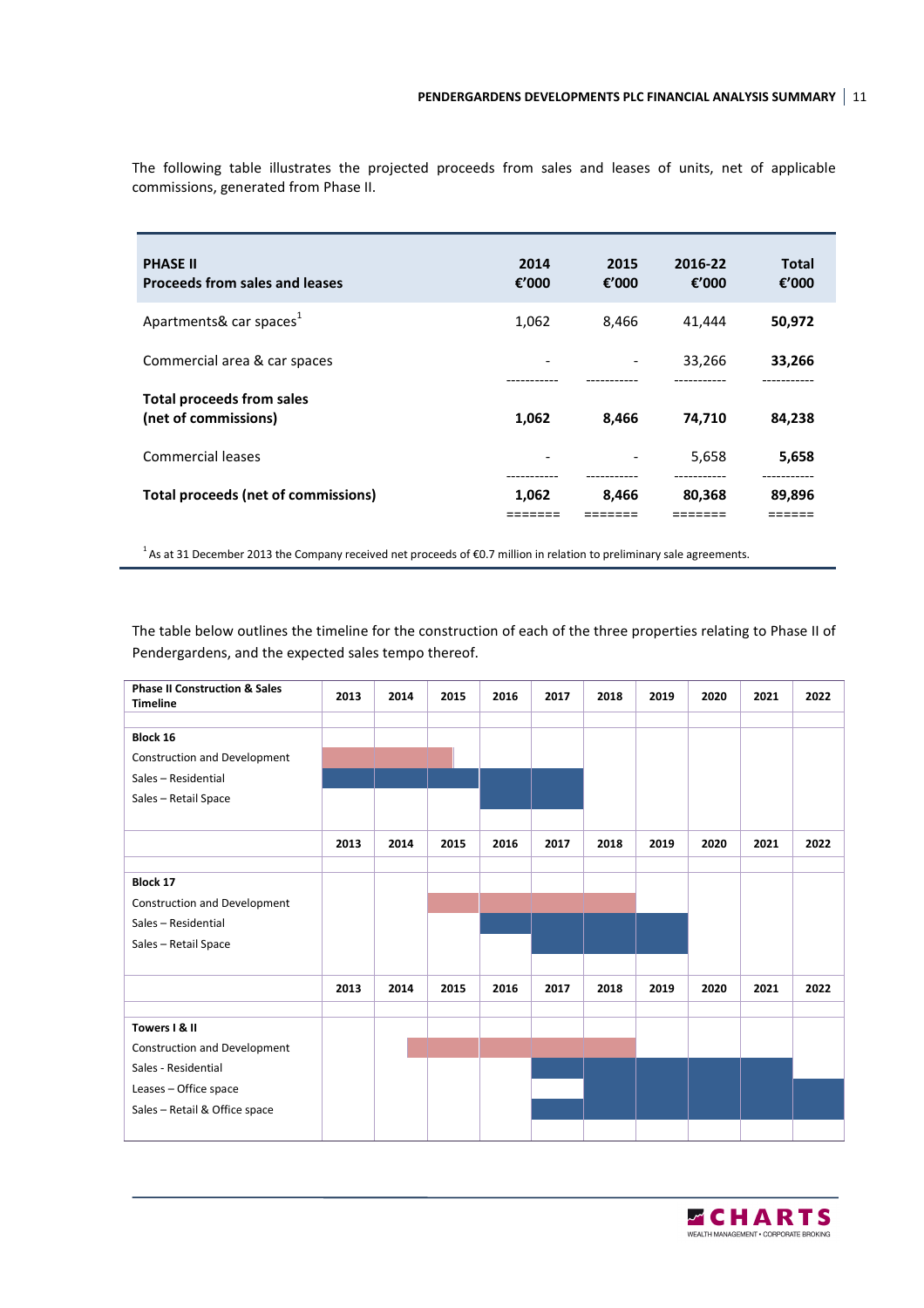#### **4.4 PHASE II – PROJECT FUNDING**

The program of development works relating to Phase II commenced in 2013 and will extend over the period to first semester of 2018, during which the Company will undertake a cash investment in the region of €64 million. Such figure excludes the value of civil works already executed and settled up to 31 December 2013 on Block 16 which amounted to €3.5 million. A breakdown of estimated development expenditure to complete Phase II and expected funding sources thereof is provided below:

| <b>Completion of Phase II</b>                                                                     | €'000                         |
|---------------------------------------------------------------------------------------------------|-------------------------------|
| <b>Expenditure programme</b>                                                                      |                               |
| Cash consideration paid on acquisition of land from Pender Ville Limited                          | (8,953)                       |
| Fixed price contracts: Block 16 (payments to completion)                                          | (6, 418)                      |
| Fixed price contracts: Block 17 and Towers I & II                                                 | (35, 847)                     |
| Non refundable VAT on development costs (in development phase)                                    | (4, 754)                      |
| Net finance costs in construction period (2014-17)                                                | (7, 329)                      |
| Operating expenses in construction period (2014-17)                                               | (297)                         |
| Total estimated cash outflows to completion of Phase II                                           | (63,598)                      |
| <b>Sources of funding</b>                                                                         |                               |
| Own funds - cash in hand as at 1 January 2014                                                     | 8,247                         |
| Sales proceeds (net of commissions and provisional tax)                                           | 26,101                        |
| Proceeds of the Bond Issue, net of issue expenses                                                 | 41,250                        |
| Redemption of 7% Secured Notes 2015-2019 issued pursuant<br>to a prospectus dated 6 February 2013 | (12,000)                      |
| <b>Total funding requirement</b>                                                                  | ---------<br>63.598<br>====== |

Funding requirements for the development of Phase II are expected to amount to €63.60 million and will be mainly funded from proceeds of the issuance of debt securities, own funds and unit sales as follows:

- Pursuant to a Securities Note dated 5 May 2014, the Company will be issuing €42 million in bonds, out of which, €12 million will be utilised to repay outstanding debt securities amounting to €12 million. After deducting issue expenses, the Company will have available funds at its disposal of €29.25 million;
- In 2013, the Company had raised €12 million through an issue of Notes earmarked for the development of Block 16. A portion of the funds have been used to settle construction works carried out in 2013 and as at 1 January 2014, the remaining cash balance amounted to €8.25 million. Such funds will be directed by the Company towards the completion of Block 16;
- An amount of €26.10 million from net sales proceeds shall be utilised for the construction of Block 17 and Towers I & II. It is envisaged that such funds will be generated from net sales of Block 16 residential and commercial units, estimated at €17.65 million, and the remaining balance from deposits received on preliminary sales agreements as well as from proceeds derived from final sales contracts of units in Block 17 and Towers I & II.

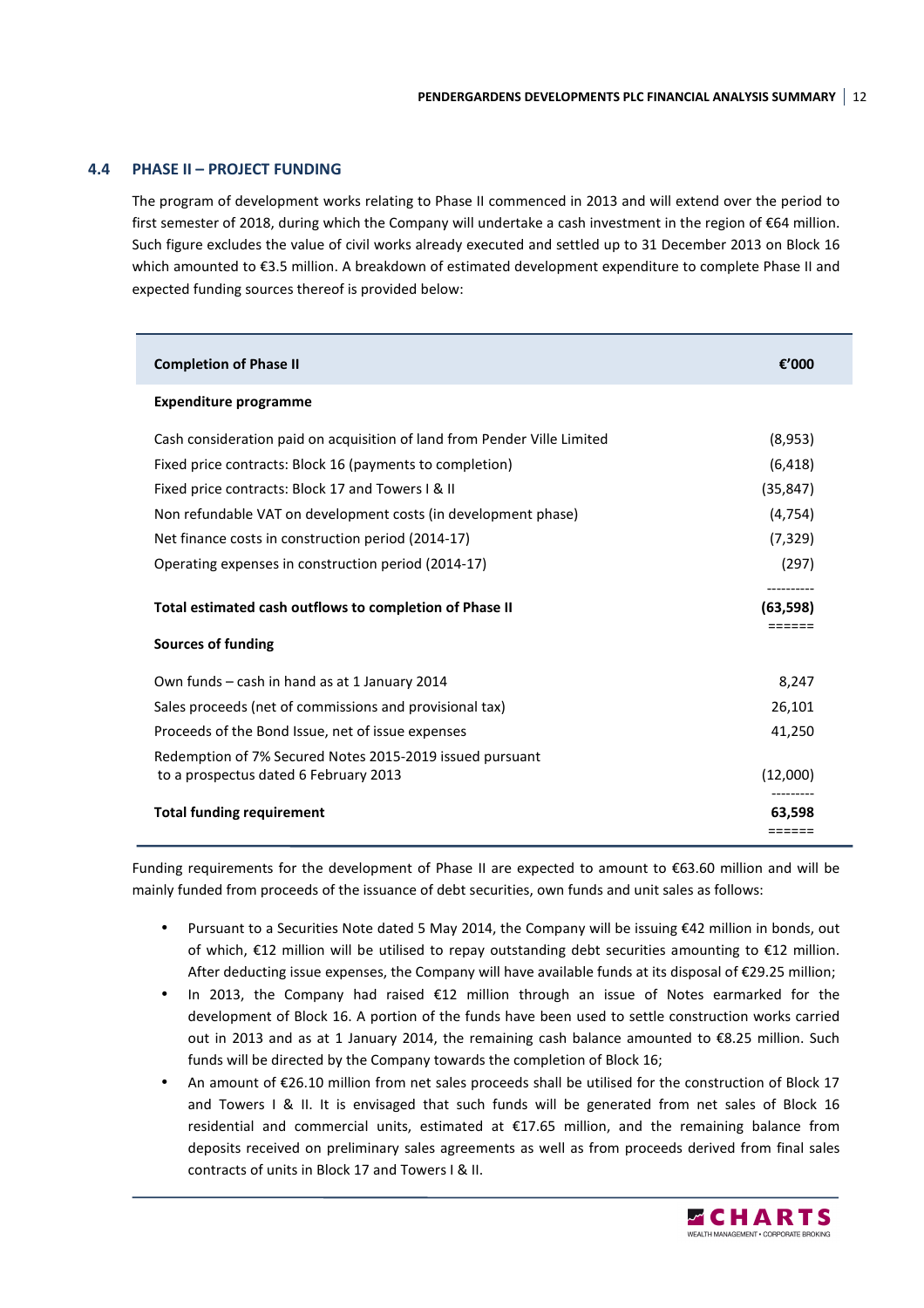The above cash inflows will be utilised principally to settle the remaining balance due on the fixed price contracts entered into with Pender Contracting Limited for the development of Phase II, valued at €42.26 million. Furthermore, the Company shall use €9.0 million to settle the cash consideration relating to the acquisition of Block 17 and Towers I & II. During the period of development, it is expected that the Company will absorb non refundable VAT amounting to €4.75 million and projected net finance costs incurred during the construction period is estimated at €7.33 million.

#### **4.5 PROPERTY MARKET**

Performance of the property market in Malta has been modest in the past few years and has not fully recovered from the sharp fall registered in 2009. However, certain niche areas such as higher quality properties were more resilient and continue to perform reasonably well, partly due to various incentives implemented by Government to encourage purchases by foreign investors.

Malta experienced a brief housing boom between 2002 and 2005, and continued to grow at a more normalised rate from 2005 to 2007. Similar to other European countries, the Maltese property market declined considerably in the following two years as a result of the global financial crisis. Performance in the years 2010 to 2013 was relatively stable but still significantly below activity levels registered in 2007.

An analysis of property price movements is shown in Chart I below and is based on the Central Bank of Malta's residential property price index, which tracks movements in advertised residential property prices. From 2000 to 2007, the Maltese property market enjoyed strong growth, with the overall house price index rising by 78.9%. Over the same period, apartment prices rose by 83.3%. By 2009, the house price index retracted 7.6% and apartment prices declined by 11.5%. Since 2010, property prices have recovered 1.8% and that of apartments improved by 3.7%.



### **Chart I: Change in property prices**

*Source: Central Bank of Malta* 

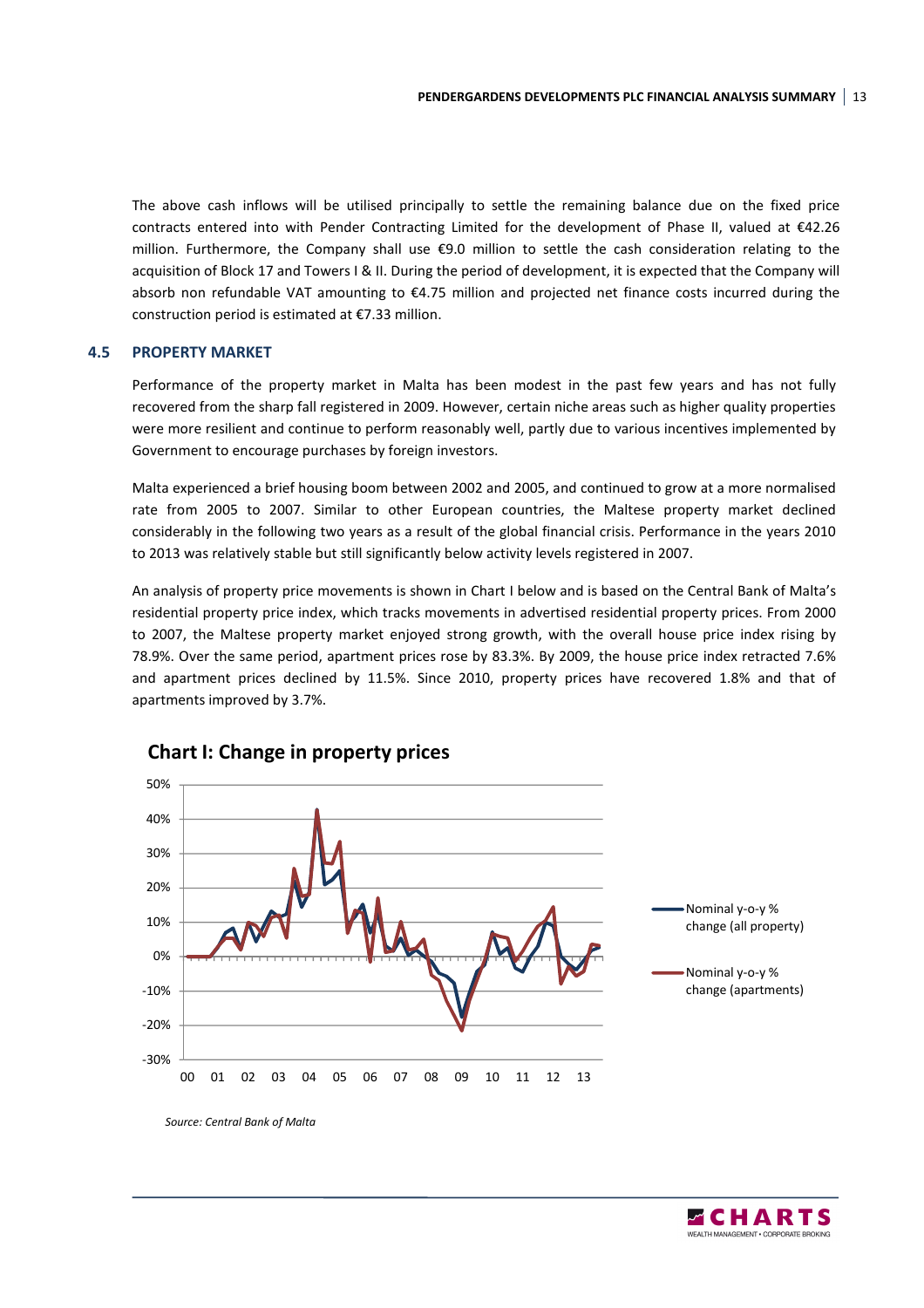New dwelling permits peaked in 2007, as depicted in Chart II below, with 2,636 permits issued during the said year, but declined thereafter at a constant rate to a ten-year low of 958 permits in 2012. With respect to permits for apartments issued in Q1 and Q2 of 2013, the downward trend was maintained as Q1 and Q2 registered y-o-y decreases of 29.9% and 10.1% respectively. The total number of new dwelling permits is an indicator of the health of the construction sector, which is expected to remain weak at least in the near term.





*Source: Malta Environment & Planning Authority* 

Chart III overleaf re-affirms that 2007 was the most active year for transactions in apartments, whereby 3,649 transactions were effected during the said year at an aggregate value of *circa* €470 million. Unit transfers declined in the years 2008 to 2010 but recovered strongly in 2011 (+14.8%) and 2012 (+5.58%).

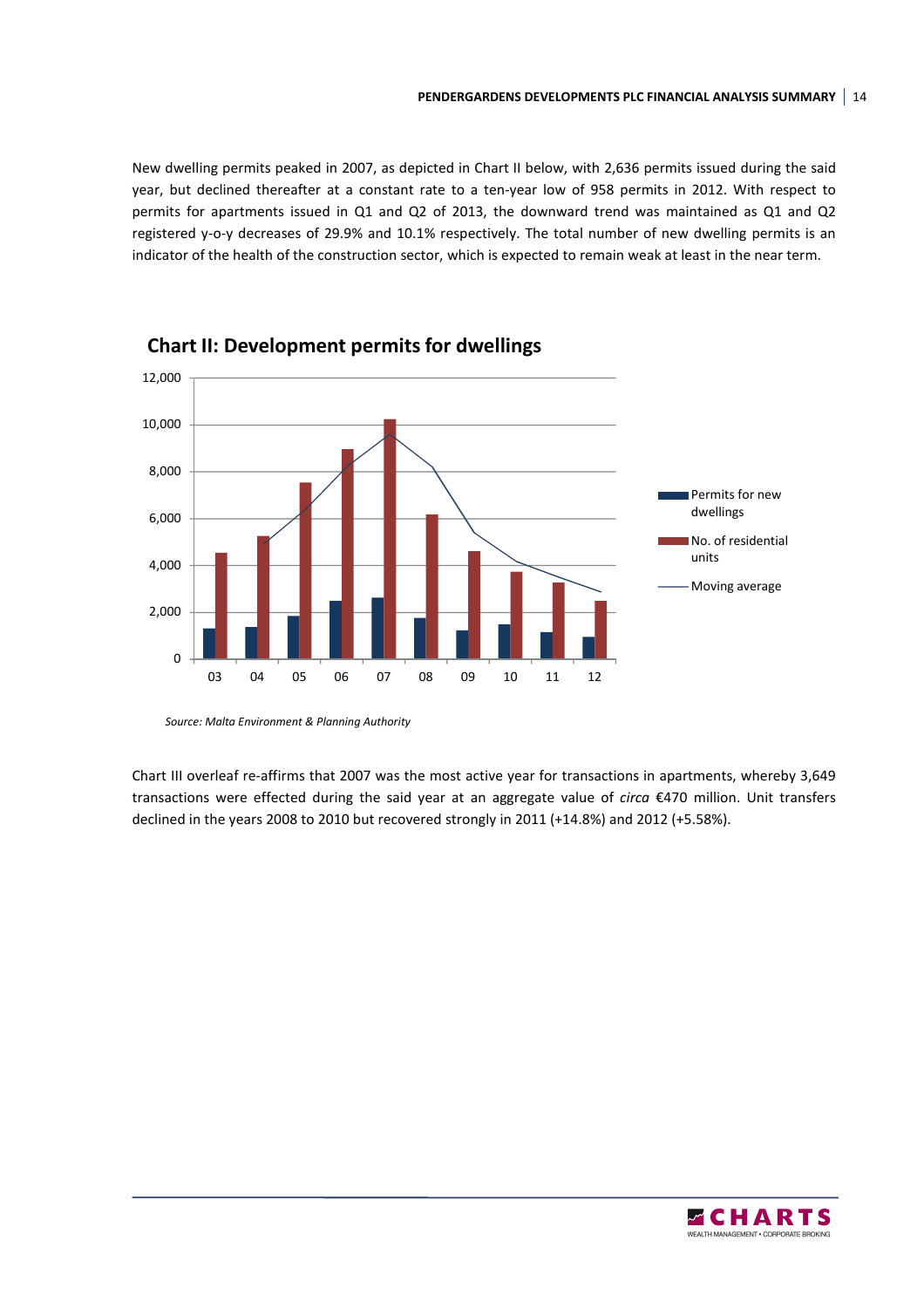

**Chart III: Transfers of apartments in Malta** 

*Source: Capital Transfer Division, Inland Revenue Department* 

National statistics relating to commercial property in Malta are currently not captured and therefore is more difficult to gauge the health of this sector. Notwithstanding the lack of such data, it can be deduced that since Malta has progressed towards a services oriented economy, the requirement for commercial property, in particular office space, has gained in demand. Moreover, in addition to the needs of local businesses, Malta has experienced in recent years an influx of foreign entities setting up operations in the country, such as remote gaming companies and financial services companies, which have further increased the demand for commercial premises and maintained a buoyant rental market. The positive view of this sector is further substantiated when assessing the supply side as a number of development projects earmarked for office and retail space are planned to commence in the coming years in response to such requirements.

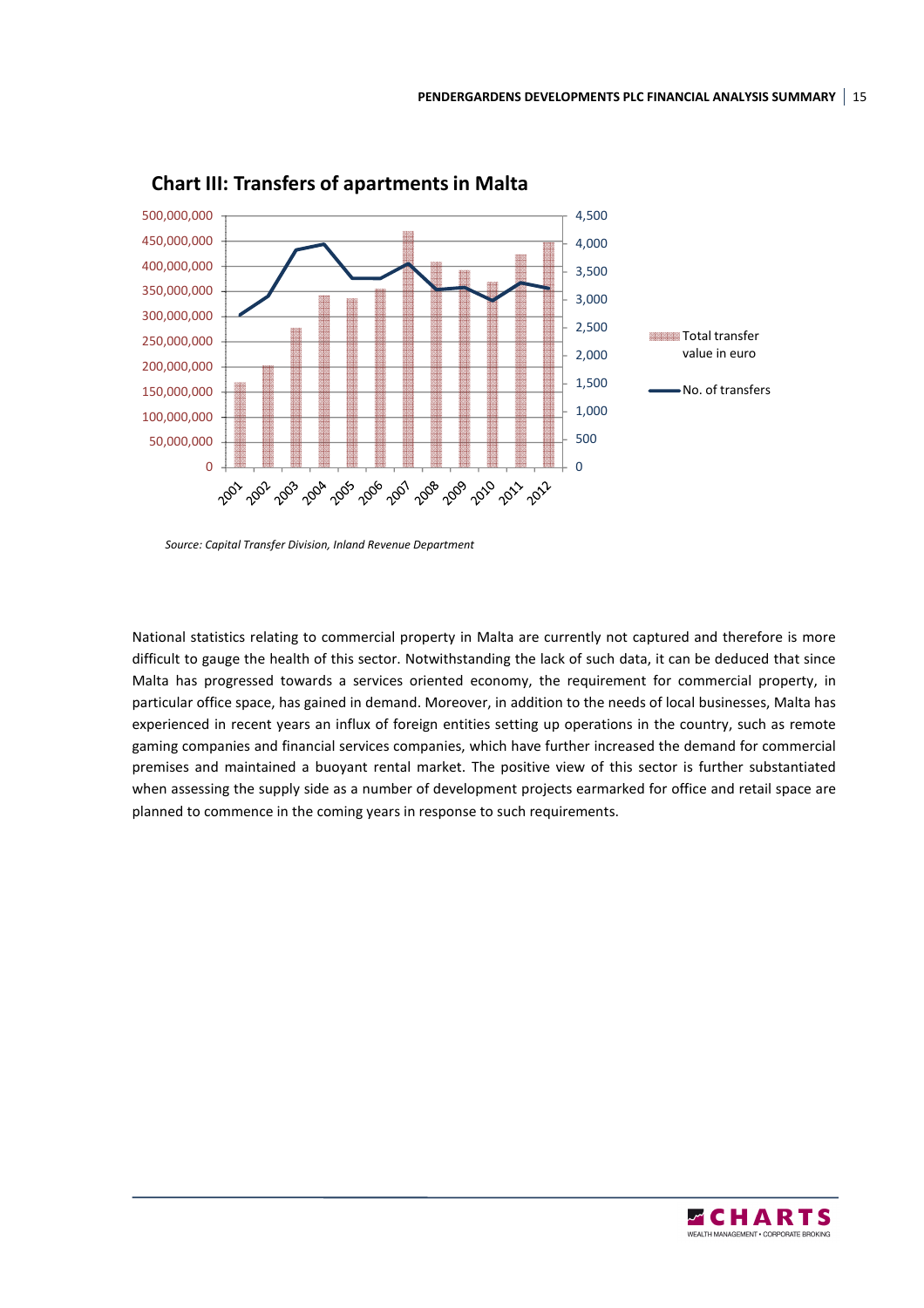# PART 2

### **5. COMPANY PERFORMANCE REVIEW**

**The projected financial statements detailed below relate to events in the future and are based on assumptions which the Company believes to be reasonable. Consequently, the actual outcome may be adversely affected by unforeseen situations and the variation between forecast and actual results may be material.**

#### **5.1 FINANCIAL INFORMATION**

The following financial information is extracted from the audited financial statements of Pendergardens Developments p.l.c. (the "**Issuer**") for the period 5 November 2012 (being the date of incorporation) to 31 December 2013. The financial information for the years ending 31 December 2014 and 31 December 2015 has been provided by the Company.

| <b>Income Statement</b><br>$(\epsilon'000)$ | <b>FY2015</b><br>Projection | <b>FY2014</b><br>Forecast | FP2013<br>Actual         |
|---------------------------------------------|-----------------------------|---------------------------|--------------------------|
| Revenue                                     | 9,817                       |                           |                          |
| Operating expenses                          | (8,935)                     | ٠                         | $\overline{\phantom{a}}$ |
| <b>Gross profit</b>                         | 882                         | $\overline{\phantom{0}}$  |                          |
| Administrative expenses                     | (659)                       | (504)                     | (25)                     |
| Bond amortisation costs and bank charges    | ٠                           | (321)                     | (1)                      |
| Profit/(loss) for the year/period           | 223                         | (825)                     | (26)                     |

The key accounting ratios are set out below:

|                            | <b>FY2015</b> | <b>FY2014</b> | FP2013 |
|----------------------------|---------------|---------------|--------|
| Gross profit margin        | 9%            | ۰             | -      |
| (Gross profit/revenue)     |               |               |        |
| Net profit margin          | 2%            | -             |        |
| (Profit after tax/revenue) |               |               |        |

*Source: Charts Investment Management Service Limited* 

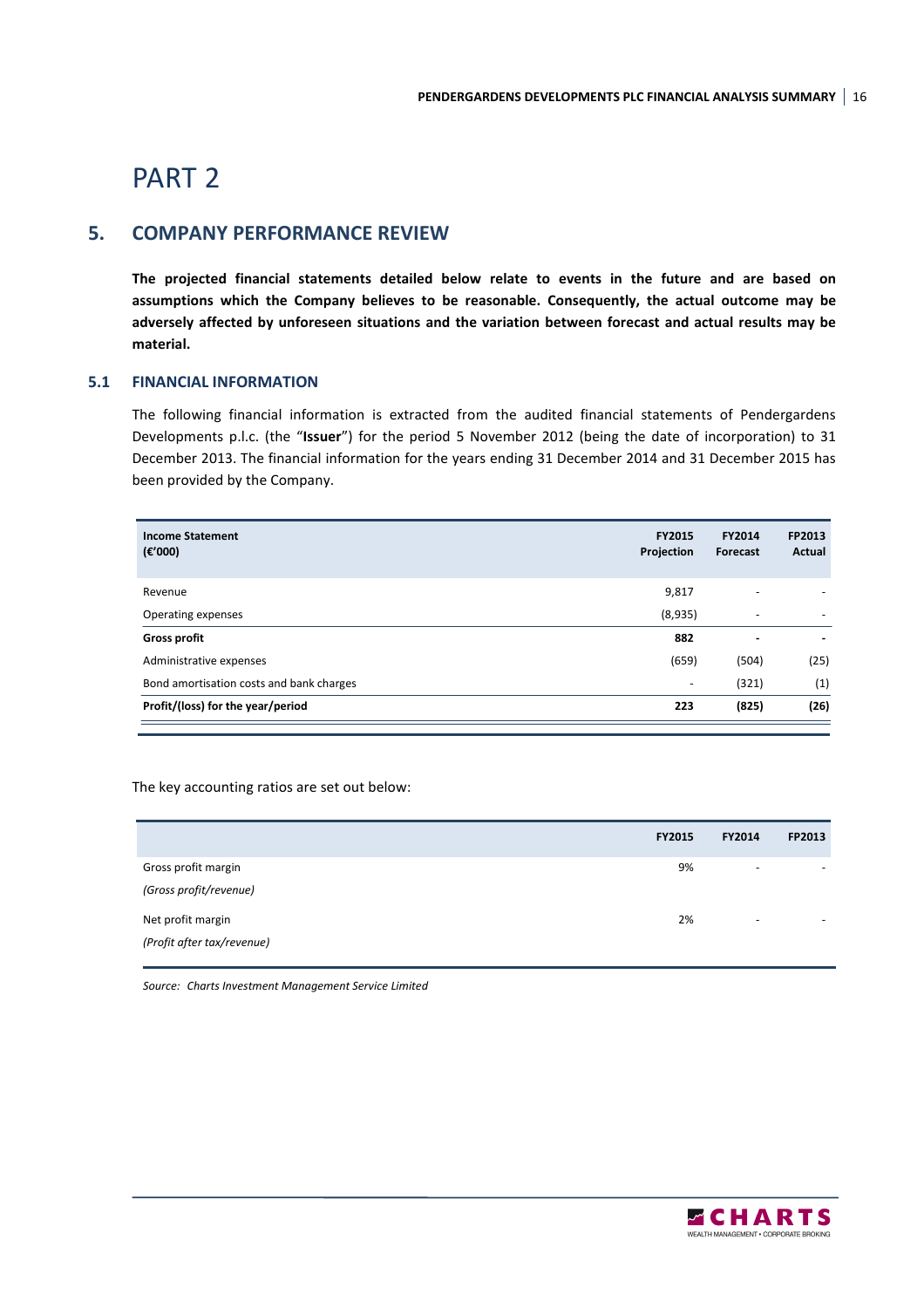| <b>Statement of financial position</b><br>$(\epsilon'000)$ | 31 Dec'15<br>Projection | 31 Dec'14<br>Forecast | 31 Dec'13<br>Actual |
|------------------------------------------------------------|-------------------------|-----------------------|---------------------|
| <b>ASSETS</b>                                              |                         |                       |                     |
| <b>Current assets</b>                                      |                         |                       |                     |
| Inventory - development project                            | 30,929                  | 30,129                | 8,718               |
| Trade and other receivables                                | 4,340                   | 3,687                 | 1,775               |
| Cash and cash equivalents                                  | 16,913                  | 22,699                | 8,247               |
| <b>Total current assets</b>                                | 52,182                  | 56,515                | 18,740              |
| <b>EQUITY AND LIABILITIES</b>                              |                         |                       |                     |
| <b>Equity</b>                                              | 8,451                   | 8,228                 | 3,274               |
| <b>Liabilities</b>                                         |                         |                       |                     |
| Non-current liabilities                                    | 41,398                  | 43,309                | 11,679              |
| <b>Current liabilities</b>                                 | 2,333                   | 4,978                 | 3,787               |
| <b>Total liabilities</b>                                   | 43,731                  | 48,287                | 15,466              |
| <b>Total equity and liabilities</b>                        | 52,182                  | 56,515                | 18,740              |
|                                                            |                         |                       |                     |

The key accounting ratios are set out below:

|                                                                                             | <b>FY2015</b> | FY2014 | FP2013 |
|---------------------------------------------------------------------------------------------|---------------|--------|--------|
| Net assets per share $(\epsilon)$<br>(Net asset value/number of shares)                     | 0.93          | 0.91   | 0.99   |
| Gearing ratio (%)<br>(Net debt/net debt + shareholders' equity)                             | 75            | 72     | 53     |
| Asset cover ratio (times)<br>(Inventory plus receivables less current liabilities/net debt) | 1.31          | 1.35   | 1.79   |

*Source: Charts Investment Management Service Limited* 

The gearing ratio (net debt/net debt + equity) demonstrates the degree to which the capital employed in a business is funded by external borrowings as compared to shareholders' funds. A company with high leverage tends to be more vulnerable when its business goes through a slowdown. At a leverage of 53%, the Company's capital is funded to a higher degree from external debt as opposed to shareholders' funds. Due to the nature of property companies this ratio is typically on the high side especially in the initial years, when the focus is more on construction rather than sales. Accordingly, the Company's gearing level is projected to increase gradually between 2014 and 2017 as the Company utilises the net Bond proceeds in the construction of Phase II. It is expected that leverage will peak at *circa* 80% by the end of 2017 and should gradually decrease thereafter as sales proceeds start accruing from Block 17 and Towers I & II.

As progress is made on the construction of Phase II, the cash balances of the Company will decrease, and as mentioned above, will result in an increase in gearing levels over the next four years. The cash balances will be deployed on construction works and therefore converted to asset value, as illustrated by the asset cover ratio.

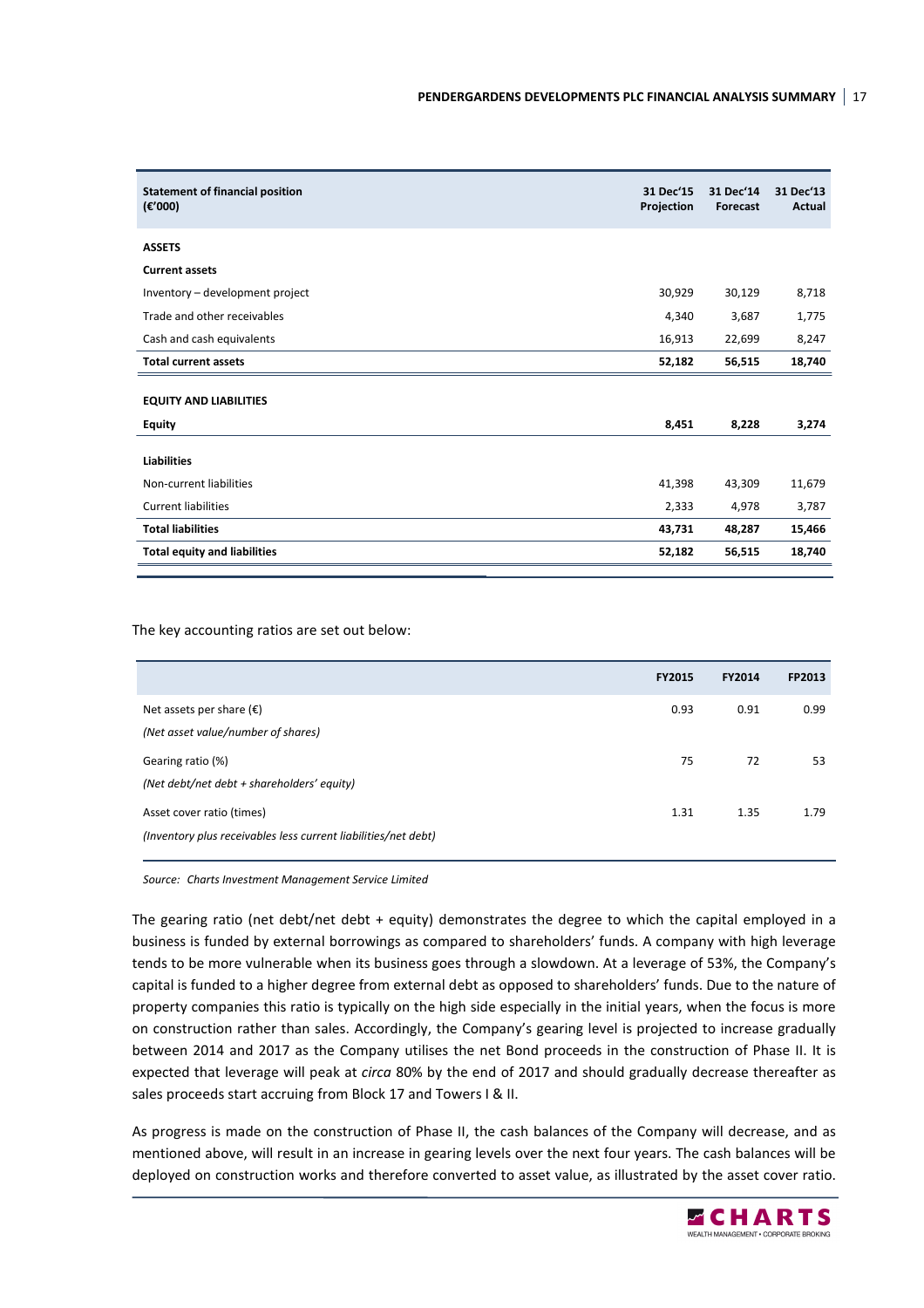The ratio measures a company's ability to cover its debt obligations with its assets. In the case of the Company, its debt of €42 million (and hence the amount of available cash net of Bond expenses) is earmarked for the development of Phase II and will therefore be reflected in the balance sheet as units held for resale once the said property is completed. The asset cover is projected at 1.35x in FY2014 and 1.31x in FY2015, and should remain stable at this level throughout the construction phase to FY2017. The asset cover will increase on completion of works in FY2018 and thereafter until the redemption of both Bonds. The projected asset cover calculations exclude the effect of the expected uplift in property value upon completion of works in FY2018.

| <b>Cash Flow Statement</b><br>$(\epsilon'000)$   | <b>FY2015</b><br>Projection | <b>FY2014</b><br>Forecast | FP2013<br>Actual |
|--------------------------------------------------|-----------------------------|---------------------------|------------------|
| Net cash from operating activities               | (1, 381)                    | (15, 725)                 | (3, 387)         |
| Net cash from financing activities               | (4, 403)                    | 30,176                    | 11,634           |
| Net movement in cash and cash equivalents        | (5,784)                     | 14,451                    | 8,247            |
| Cash and cash equivalents at beginning of period | 22,698                      | 8,247                     |                  |
| Cash and cash equivalents at end of period       | 16.914                      | 22.698                    | 8.247            |

#### *Income Statement*

The Company was incorporated on 5 November 2012 principally to develop and market Phase II of the Pendergardens project.

The Company incurred a loss of €26,227 in its first period of operations. This is typical of real estate companies set up purposely for the development and eventual sale of real estate property. The initial years of this Company will be characterised by losses given that properties are either under construction and/or not released through a contract of sale. It is expected that Block 16 will be completed in FY2015 and as a result, the Company will be able to proceed with completing a number of sale contracts. The Company is projecting that in FY2015, revenue generated from sale of residential units, net of commissions, will amount to €9.8 million and is expected to achieve a profit for the year of €0.2 million.

#### *Statement of financial position*

The Company's statement of financial position as at 31 December 2013 indicates total assets, all of which are current, amounting to €18.7 million, made up of the following components: (i) inventory relating to the project under development at a carrying value of €8.7 million; (ii) trade and other receivables of €1.8 million; and (iii) cash and cash equivalents amounting to €8.2 million. The value of inventory relates to Block 16 and is made up of the land cost amounting to €4.8 million; development expenses of €3.5 million which include design, excavation, civil works, capitalised borrowing costs and other related expenses; and €0.4 million being amortised costs relating to the issuance of secured notes and non-recoverable VAT. The assets are funded by shareholders' equity of €3.3 million and secured notes amounting to €11.7 million which will be redeemed in January 2015.

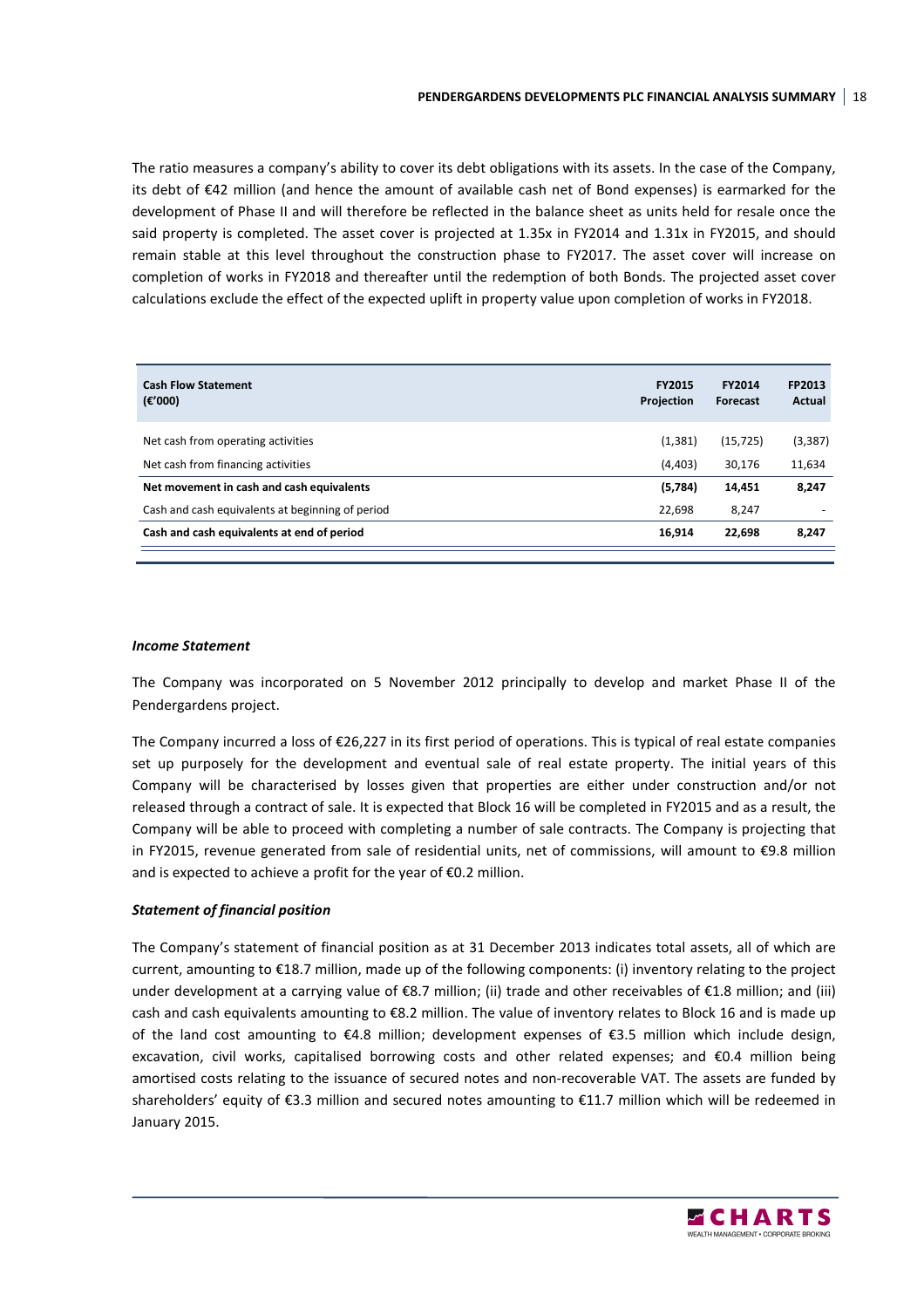In FY2014, inventory is projected to increase from €8.7 million to €30.1 million which principally will include the value of land purchased for the development of Block 17 and Towers I & II amounting to €9.1 million, works in progress on said land of €4.1 million and the remaining balance shall comprise the capitalisation of development costs and other expenses that will be incurred on Block 16 and Towers I & II. The Company's equity will increase to €9.1 million (FY2013: €3.3 million) mainly as a result of an increase in issued share capital of €4.3 million in part settlement for the acquisition of the Block 17/Towers I & II site and capitalisation of shareholder's loan of €1.5 million. As to liabilities, borrowings will increase following the issuance of €42 million in secured bonds less the part redemption of €12 million secured notes.

During the year ending 31 December 2015, a number of sale contracts are expected to be concluded on Block 16 as construction works come to an end. This will lead to a reduction in inventory of €8.9 million, representing the direct costs associated with the disposal of residential units affected in FY2015 and charged to the income statement. Conversely, construction of Block 17 and Towers I & II is projected to be well underway in the financial year under review and therefore an amount of €9.7 million in development costs is expected to be added to inventory, thus resulting in a net increase of €0.8 million. As at 31 December 2015, no material change is projected in equity and liabilities when compared to the previous year.

#### *Statement of cash flows*

Net cash from operating activities in FP2013 to FY2015 principally comprise cash outflows relating to the construction of Phase II, and cash inflows on sale of residential units. During the three years under review, the Company is expected to settle the amount of €30.3 million for civil works completed and will receive €9.8 million being net proceeds from sale of units.

Net cash from financing activities include the issuance of €12 million and €42 million in debt securities in FP2013 and FY2014 respectively. The principal outflows relate to the redemption of €12 million secured notes, the cash consideration for the acquisition of Block 17/Towers I & II site of €8.9 million and net interest payments of €3.5 million.

#### **5.2 RESERVE ACCOUNT**

In terms of the Prospectus, the Company is required, through the Security Trustee, to build a reserve fund the value of which will by the respective redemption date of each Bond be equivalent to 100% of the outstanding value of the Bonds. The transfers to the reserve fund shall be based on a fixed percentage of net sales proceeds received upon the signing of sales contracts (residential and commercial) as detailed below. For the purpose of the reserve fund transfers, net sales proceeds shall constitute the contract value excluding initial deposits received on preliminary sales agreements, and after deducting applicable sales commissions and provisional tax. Other income of the Company including rental income from the lease of commercial units and interest receivable on surplus funds will also be excluded from any obligations in relation to the reserve account.

Transfers to the reserve account shall be made as follows:

- The first €25 million of net sales proceeds will be retained by the Company for the specific purpose of meeting construction costs with respect to Block 17 and Towers I & II;
- The following  $\epsilon$ 25 million of net sales proceeds will be allocated as to 90% to the Security Trustee and 10% to the Company; and
- Any further sales over and above the initial €50 million (detailed above) shall be allocated as to 95% to the Security Trustee and 5% to the Company.

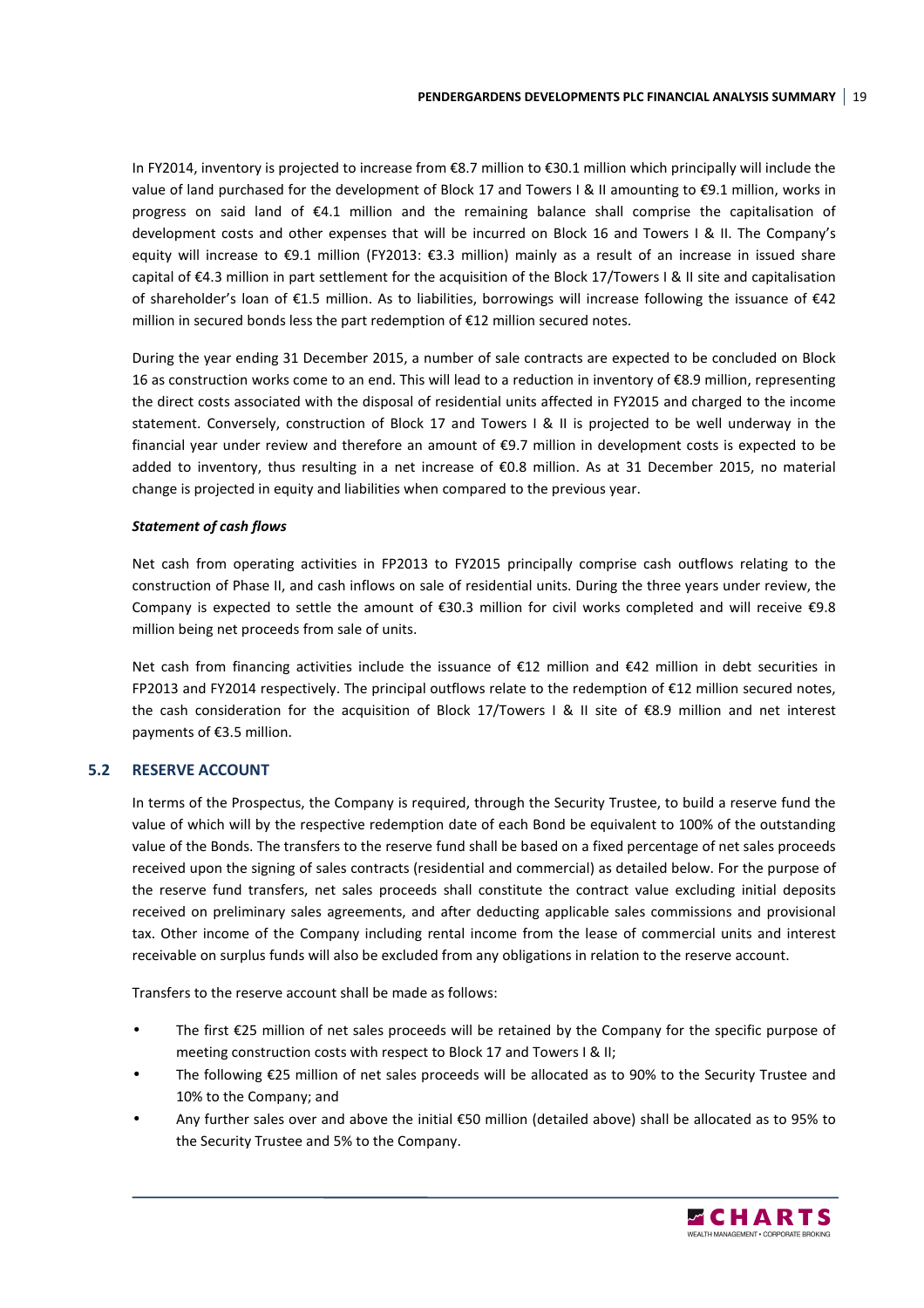Transfers to the reserve fund are expected to commence as from the second year from the date of issue of the bonds, and the Company has undertaken to transfer a minimum amount of €100,000 in each of the years irrespective of whether the initial €25 million of net sales proceeds have been accumulated.

The Company's projections envisage the receipt of *circa* €69 million in net sales proceeds between 2014 and 2022, of which, an aggregate amount of  $\epsilon$ 42 million is required to meet the capital repayments of the two Bonds on their respective redemption dates.

The Security Trustee may invest such monies received in the reserve account, subject to the following limitations:

- (i) Any amount out of the reserve account may be applied against the re-purchase of the Secured Bonds in the market; and/or
- (ii) Investment or re-investment in any in debt securities issued by or guaranteed by the Government of Malta or other member state of the European Union or the EEA or by an OECD sovereign state, without any currency exchange risk;
- (iii) Subject to the limitations on amount set out below to deposit with a Bank licensed as a credit institution in Malta or any Member State of the European Union, provided that not more than 50 per cent of any amount standing to the credit of the reserve account, from time to time, shall be deposited with the same institution if the amount of the deposit exceeds the sum of €25 million;
- (iv) Amounts not exceeding €10 million may be invested in debt securities admitted to listing and trading on a Regulated market in the European Union, provided that not more than €2 million may be exposed to one or more debt securities issued by the same issuer; and provided that such investment will not expose the reserve account to any currency exchange risk;
- (v) An amount not exceeding €2 million may be advanced to any member of the Group, under terms and conditions which are at arm's length, provided that the reserve account remains in credit by at least another €2 million following such advance.

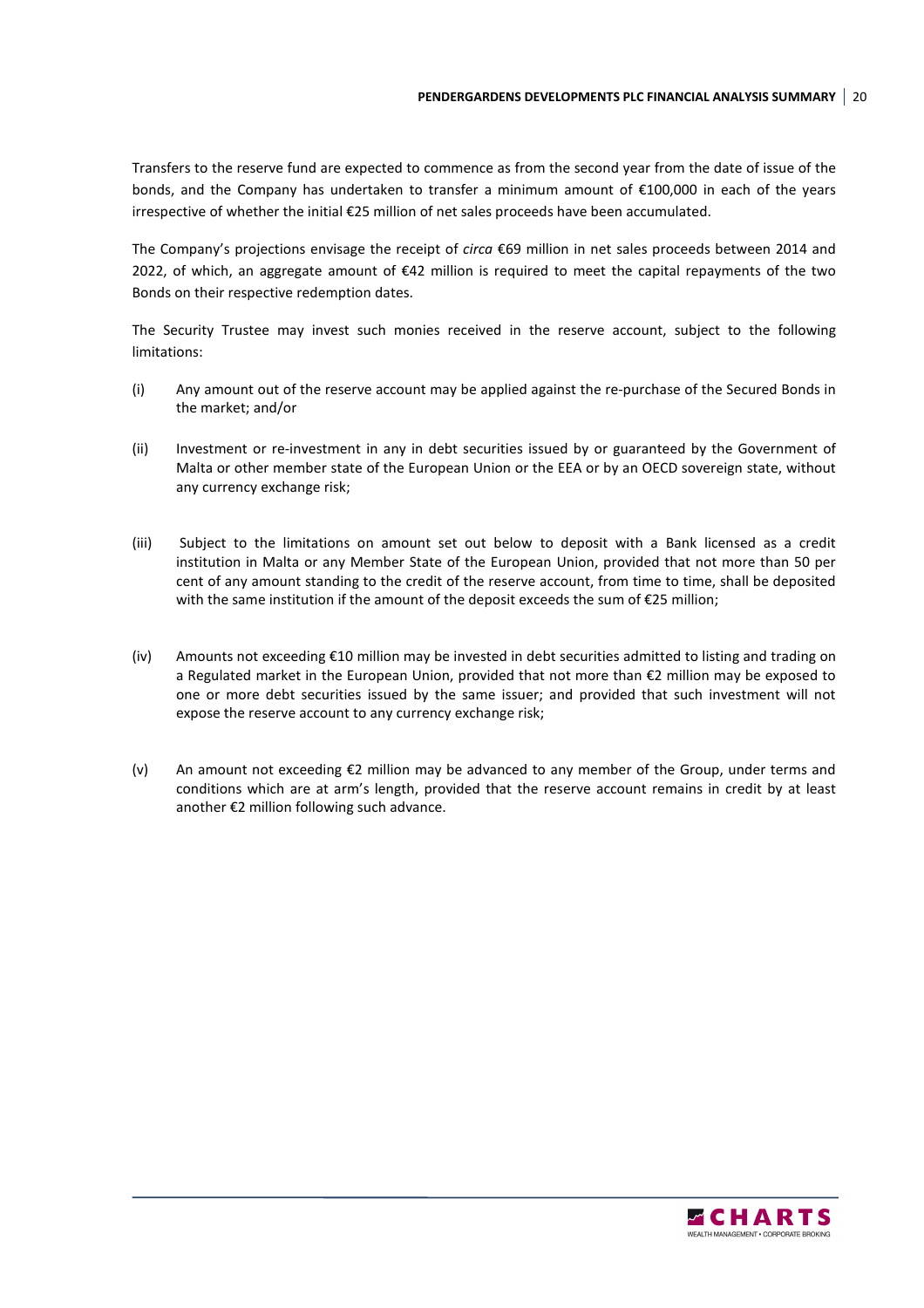#### **5.3 DEBT SERVICE COVER**

The table below analyses the Company's projected cover on its debt service obligations:

| Pendergardens Developments p.l.c.<br><b>Debt Service Cover</b><br>$(\epsilon'000)$ | <b>Redemption of</b><br><b>Bond I</b><br>31 May 2020 | <b>Redemption of</b><br><b>Bond II</b><br>31 July 2022 |
|------------------------------------------------------------------------------------|------------------------------------------------------|--------------------------------------------------------|
| Projected net revenue                                                              | 57,482                                               | 32,209                                                 |
| Net project outflows                                                               | (48, 289)                                            | (3, 270)                                               |
| Net proceeds from Bonds                                                            | 31,250                                               |                                                        |
| Cash payment for acquisition of land                                               | (8,953)                                              |                                                        |
| Bond re-purchases <sup>1</sup> , net of interest income                            | (1,042)                                              | (502)                                                  |
|                                                                                    | --------                                             |                                                        |
| Net cash flows for the period                                                      | 30,448                                               | 28,437                                                 |
| Opening cash balance                                                               | 6,656                                                | 8,261                                                  |
| Balance in reserve account                                                         | 1,951                                                |                                                        |
|                                                                                    | --------                                             | --------                                               |
| Cash available for debt service                                                    | 39,055                                               | 36,698                                                 |
|                                                                                    | --------                                             | --------                                               |
| Interest payable on Bonds                                                          | (13, 793)                                            | (4,860)                                                |
| Redemption of existing notes                                                       | (2,000)                                              |                                                        |
| Redemption of Bond I                                                               | (15,000)                                             |                                                        |
| Redemption of Bond II (net of buybacks)                                            |                                                      | (23,888)                                               |
| Debt service obligations                                                           | --------<br>(30, 793)                                | --------<br>(28, 748)                                  |
|                                                                                    | --------                                             | --------                                               |
|                                                                                    |                                                      |                                                        |
| Debt service cover                                                                 | 8,261                                                | 7,950                                                  |
|                                                                                    | $=====$                                              | $=====$                                                |
| Debt service cover ratio                                                           | 1.27x                                                | 1.28x                                                  |
|                                                                                    | =====                                                | $=====$                                                |

<sup>1</sup> It has been assumed that the Company, through the Security Trustee, will buy-back an amount of €3.1 million of Bond II from the market with reserve fund proceeds.

The debt service cover ratio measures the ability of a company to service debt obligations from available cash flows. The analysis above indicates a surplus of €8.3 million on the Company's debt service obligations in the six year period to the redemption of Bond I on 31 May 2020, equivalent to a debt service cover ratio of 1.27x. In the subsequent two year period leading to the redemption of Bond II on 31 July 2022, the surplus on the Company's debt service obligations is expected to amount to €8.0 million, which is equivalent to a debt service cover ratio of 1.28x.

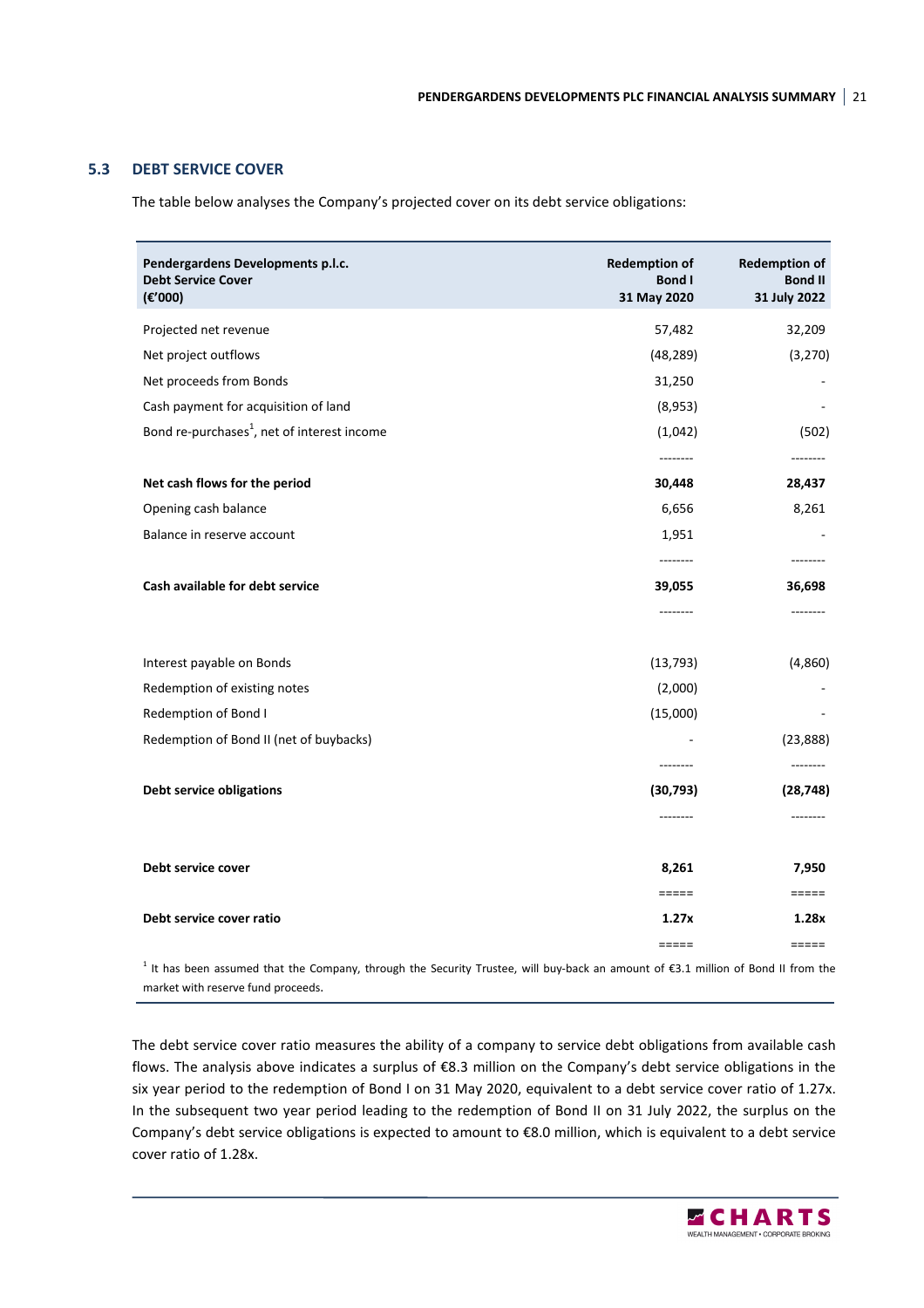# PART 3

## **6. COMPARABLES**

The table below compares the Company and its proposed bond issues to other debt issuers listed on the Malta Stock Exchange and their respective debt securities. The list includes all issuers (excluding financial institutions) that have listed bonds maturing within six to eight years, similar to the duration of the Company's bonds. Although there are significant variances between the activities of the Company and other issuers (including different industries, principal markets, competition, capital requirements etc), the comparative analysis provides an indication of the financial performance and strength of the Company.

| <b>Comparative Analysis</b>        | <b>Nominal</b><br>Value<br>$(\varepsilon' 000)$ | <b>Yield to</b><br><b>Maturity</b><br>(%) | <b>Interest</b><br>Cover<br>(times) | <b>Total</b><br><b>Assets</b><br>$(\epsilon'$ million) | <b>Net Asset</b><br>Value<br>$(\epsilon'$ million) | <b>Gearing</b><br>Ratio<br>$(\%)$ |
|------------------------------------|-------------------------------------------------|-------------------------------------------|-------------------------------------|--------------------------------------------------------|----------------------------------------------------|-----------------------------------|
| 7.0% GH Marina plc 2017/20         | 11,671                                          | 5.39                                      | 0.72                                | 56.79                                                  | 23.39                                              | 50                                |
| 6.8% Premier Cap. plc 2017/20      | 24,681                                          | 5.53                                      | 2.19                                | 73.44                                                  | 16.37                                              | 69                                |
| 6.0% S. Farsons Cisk plc 2017/20   | 15,000                                          | 4.97                                      | 8.59                                | 151.53                                                 | 91.93                                              | 24                                |
| 6.6% Eden Finance plc 2017/20      | 14,133                                          | 6.09                                      | 2.72                                | 100.34                                                 | 42.77                                              | 47                                |
| 6.2% Tumas Investments plc 2017/20 | 25,000                                          | 5.11                                      | 3.74                                | 286.00                                                 | 93.60                                              | 55                                |
| 4.9% Gasan Finance plc 2019/21     | 25,000                                          | 4.50                                      | 3.88                                | 185.58                                                 | 78.01                                              | 40                                |
| 6.0% Corinthia Fin. plc 2019/22    | 7,500                                           | 5.37                                      | 0.90                                | 1,263.78                                               | 631.09                                             | 41                                |
| 5.8% IHI plc 2021                  | 20,000                                          | 5.27                                      | 1.65                                | 1,088.68                                               | 600.26                                             | 35                                |
| 6.0% Medsery plc 2020/23           | 13,000                                          | 5.38                                      | 3.38                                | 22.46                                                  | 8.16                                               | 49                                |
| 5.5% PD plc 2020                   | 15,000                                          | 5.50                                      | n/a                                 | 18.74                                                  | 3.27                                               | 53                                |
| 6% PD plc 2022                     | 27,000                                          | 6.00                                      | n/a                                 | 18.74                                                  | 3.27                                               | 53                                |
|                                    |                                                 |                                           |                                     |                                                        |                                                    | 14 April 2014                     |

*Source: Malta Stock Exchange, Charts Investment Management Service Limited* 

 *Annual Accounts: For the year ended 31 December 2012, except for Simonds Farsons Cisk plc (YE 31/01/13), Medserv plc (YE 31/12/13), Pendergardens Developments plc (YE 31/12/2013)* 

The Company is engaged in the construction of immovable property and in accordance with international accounting standards, development stock is included in the balance sheet at the lower of cost and net realisable value. Cost comprises the purchase cost of acquiring the land together with other costs incurred during its subsequent development. Therefore, interest payable attributable to the development phases of the project is not expensed in the profit and loss account but is capitalised and added to current assets. As a result, the interest cover ratio is not applicable in relation to the Company. In replacement of the interest cover ratio, the debt service cover ratio is deemed more appropriate, as it measures the amount of cash flow available to meet annual interest and capital repayments on debt obligations. The debt service cover of the Company is analysed in section 5.3 above.

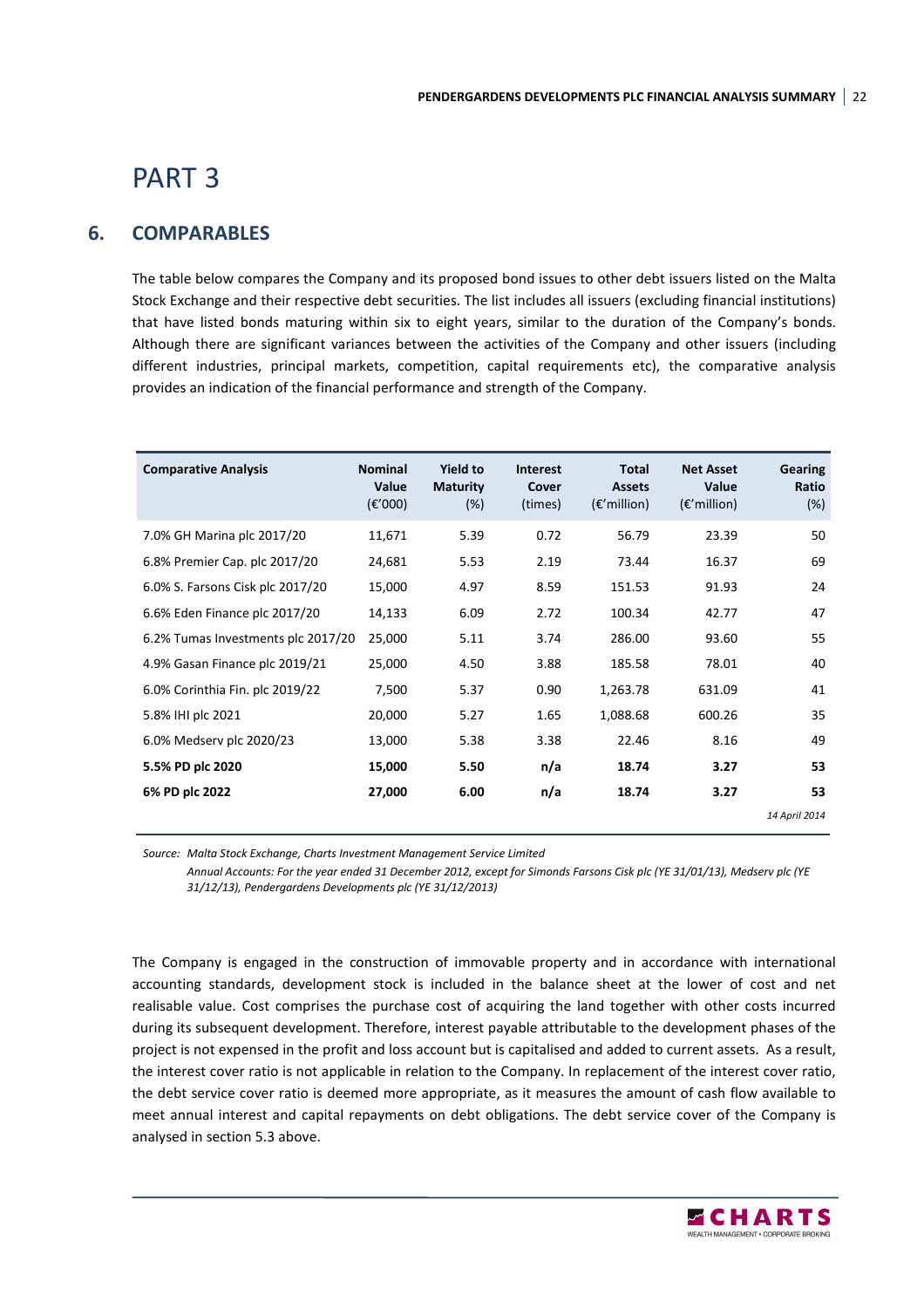The chart below shows the yield to maturity of the proposed bonds as compared to other corporate bonds listed on the Malta Stock Exchange. The Malta Government Stock yield curve has also been included as the benchmark risk-free rate for Malta.



To date, there are no corporate bonds which have a redemption date beyond 2024 and therefore a trend line has been plotted (denoted in the above chart by the dashed line). The premium over Malta Government Stock has been assumed at 267 basis points, which is the average premium for medium term corporate bonds listed on the Malta Stock Exchange. The PD 5.5% Bonds 2020 and PD 6.0% Bonds 2022 have respectively been priced at 334 and 336 basis points above Malta Government Stock Stock.

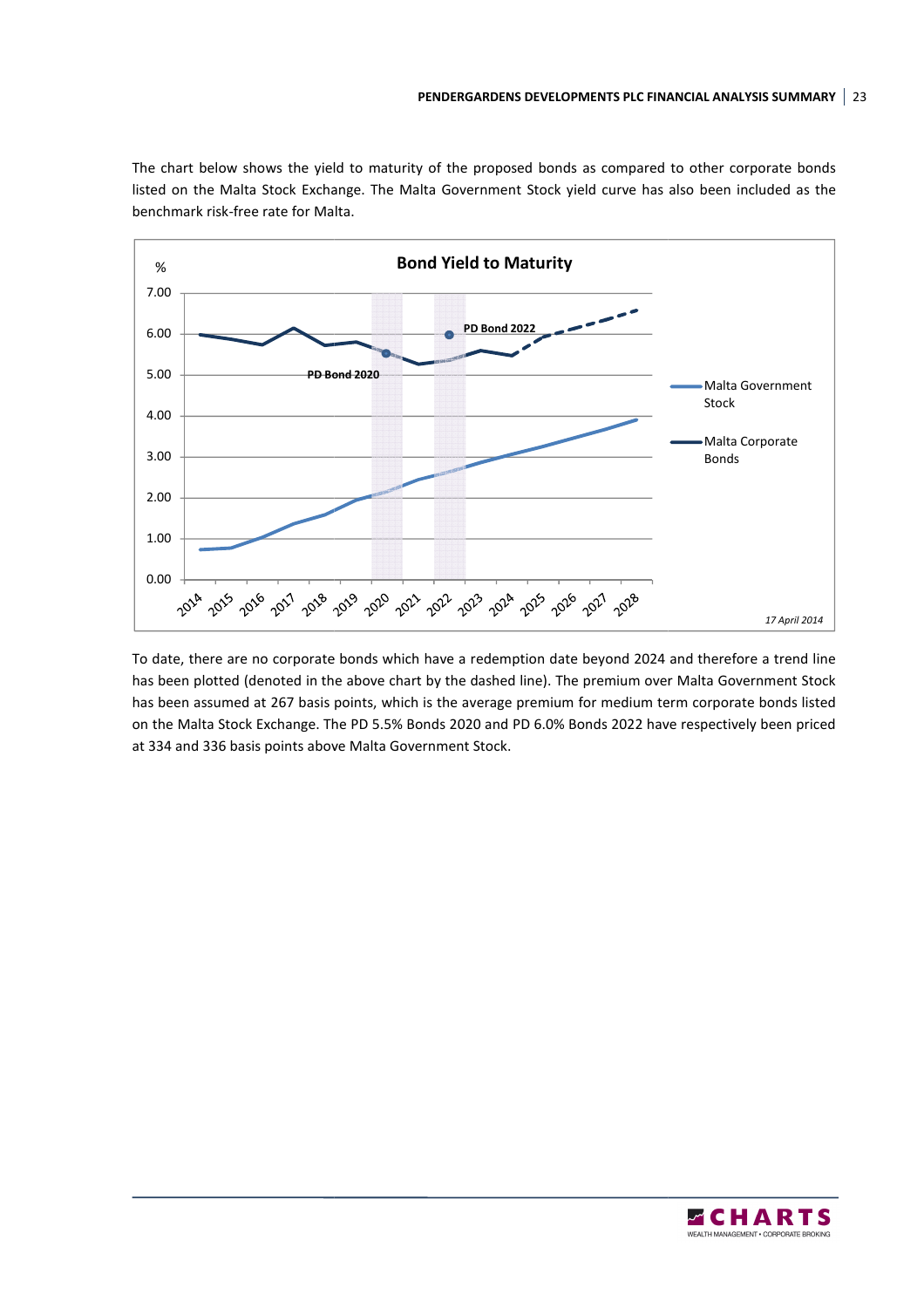# PART 4

# **7. EXPLANATORY DEFINITIONS**

| <b>Income Statement</b>                |                                                                                                                                                                                                                                           |  |  |  |
|----------------------------------------|-------------------------------------------------------------------------------------------------------------------------------------------------------------------------------------------------------------------------------------------|--|--|--|
| Revenue                                | Total revenue generated by the Company from its business activity during<br>the financial year, that is, sale of units at Pendergardens.                                                                                                  |  |  |  |
| Operating expenses                     | Operating expenses include the cost of construction and other related<br>expenses.                                                                                                                                                        |  |  |  |
| Gross profit                           | Gross profit is the difference between revenue and operating expenses.                                                                                                                                                                    |  |  |  |
| Profit after tax                       | Profit after tax is the profit made by the Company during the financial year<br>both from its operating as well as non-operating activities.                                                                                              |  |  |  |
| <b>Profitability Ratios</b>            |                                                                                                                                                                                                                                           |  |  |  |
| Gross profit margin                    | Gross profit margin is the result of revenue less operating expenses<br>expressed as a percentage of total revenue.                                                                                                                       |  |  |  |
| Net profit margin                      | Net profit margin is profit after tax achieved during the financial year<br>expressed as a percentage of total revenue.                                                                                                                   |  |  |  |
| <b>Equity Ratios</b>                   |                                                                                                                                                                                                                                           |  |  |  |
| Earnings per share                     | Earnings per share (EPS) is the amount of earnings per outstanding share of<br>a company's share capital. It is computed by dividing net income available<br>to equity shareholders by total shares outstanding as at balance sheet date. |  |  |  |
| <b>Cash Flow Statement</b>             |                                                                                                                                                                                                                                           |  |  |  |
| Cash flow from operating<br>activities | Cash generated from the principal revenue-producing activities of the<br>Company.                                                                                                                                                         |  |  |  |
| Cash flow from financing<br>activities | Cash generated from the activities that result in change in share capital and<br>borrowings of the Company.                                                                                                                               |  |  |  |
| <b>Balance Sheet</b>                   |                                                                                                                                                                                                                                           |  |  |  |
| <b>Current assets</b>                  | Current assets are all assets of the Company, which are realisable within<br>one year from the balance sheet date. Such amounts include development<br>stock, accounts receivable, cash and bank balances.                                |  |  |  |
| <b>Current liabilities</b>             | All liabilities payable by the Company within a period of one year from the<br>balance sheet date, and include accounts payable and short-term debt.                                                                                      |  |  |  |
| Net debt                               | Borrowings before unamortised issue costs less cash and cash equivalents.                                                                                                                                                                 |  |  |  |
| Non-current liabilities                | The Company's long-term financial obligations that are not due within the                                                                                                                                                                 |  |  |  |